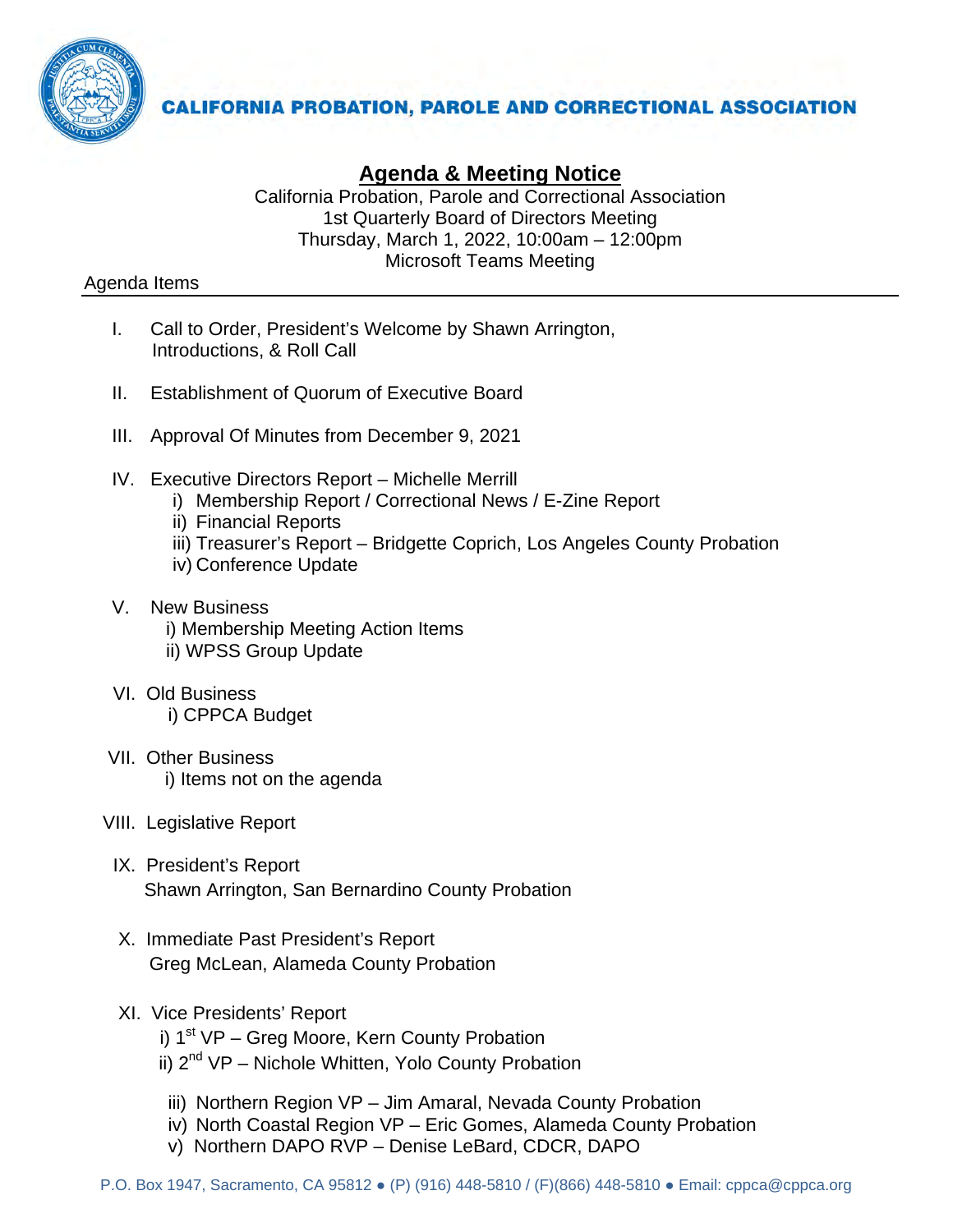

- vi) Northern DAI RVP Rick Hill, CDCR, Warden, DAI
- vii) Southern DAPO RVP Karen Thacker, CDCR, DAPO
- viii) Southern DAI RVP Vacant
- ix) Central Valley Region VP Renee Arthurs, Kern County Probation
- x) Southern Region VP(s) Crystal Nieto, Riverside County Probation
	- Leanne Steinhaus, Los Angeles County Probation
- XII. Report from the State Delegate Chair, Michael Regan, Kern County Probation
- XIII. Report of Agency Representatives
	- i) CDCR Vacant
	- ii) CDCR Vacant
	- iii) CPOC Vacant
	- iv) CAPIA Vacant
	- v) CAPSA Vacant
	- vi) BSCC Sara Dunham, BSCC
	- vii) JJDP Gwendolyn Jackson-Tucker, Sacramento County Juvenile Justice

## **Commission**

XIV. Committee Reports

- i) Conference Committee –Mireya Macias, Chair
- ii) Legislative Committee Janelle Herrera, Chair
- iii) Membership Committee Vacant
- iv) Planning & Professional Development Committee Vacant
- v) Awards Committee Vacant
- vi) Nominations Committee Vacant
- vii) Webpage & Technology Committee Vacant
- viii) Fundraising Committee Vacant
- XV. Other Business/Open Forum
- XVI. Next Board Meeting June 2022 TBD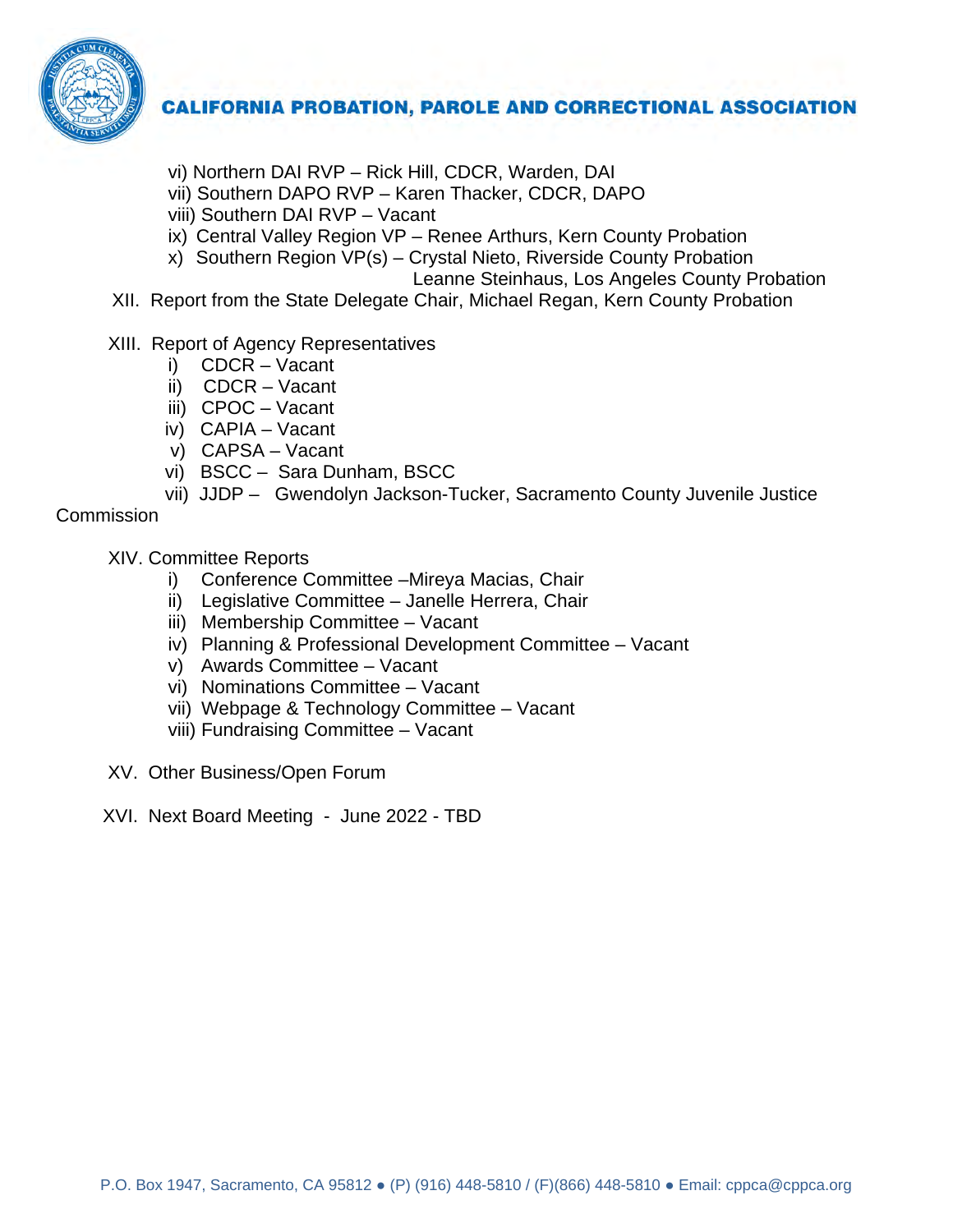

# **2021 Board of Directors**

## **Executive Board**

#### **President**

Shawn Arrington San Bernardino County Probation shawn.arrington@prob.sbcounty.gov (951) 377-7395 *Term Expiration; 12/31/2021*

#### **1st Vice President**

Greg Moore Kern County Probation [gregmoore@kernprobation.org](mailto:gregmoore@kernprobation.org) (661) 868-4482 *Term Expiration; 12/31/2021*

#### **2nd Vice President**

Nichole Whitten Yolo County Probation [nichole.whitten@yolocounty.org](mailto:nichole.whitten@yolocounty.org) (530) 406-5320 Term Expiration; 12/31/2021

#### **Northern Regional Vice President** Jim Amaral Nevada County Probation [Jim.amaral@co.nevada.ca.us](mailto:Jim.amaral@co.nevada.ca.us) (530) 277-9482 Term Expiration; 12/31/2023

#### **Northern Coastal Regional Vice President** Eric Gomes Alameda County Probation [egomes@acgov.org](mailto:egomes@acgov.org)  (510) 461-3150 Term Expiration; 12/31/2023

#### **Northern DAPO Regional Vice President**

Denise LeBard CDCR, Division of Adult Parole, Chief Deputy Regional Adminstrator [denise.lebard@cdcr.ca.gov](mailto:denise.lebard@cdcr.ca.gov)

#### **Northern DAI Regional Vice President** Rick Hill CDCR, Division of Adult Institutions, Warden [rick.hill2@cdcr.ca.gov](mailto:rick.hill2@cdcr.ca.gov)

**Central Valley Regional Vice President** Renee Arthurs Kern County Probation [reneearthurs@kernprobation.org](mailto:reneearthurs@kernprobation.org)

(661) 330-6901 Term Expiration; 12/31/2023

#### **Southern DAPO Regional Vice President** Karen Thacker CDCR, Regional Parole Administrator [karen.thacker@cdcr.ca.gov](mailto:karen.thacker@cdcr.ca.gov)

**Southern DAI Regional Vice President** Vacant

#### **Southern Regional Vice President** Crystal Nieto Riverside County Probation [cnieto@rivco.org](mailto:cnieto@rivco.org)  (760) 863-8430 Term Expiration; 12/31/2022 **Southern Regional Vice President** Leanne Steinhaus Los Angeles County Probation [Leanne.steinhaus@probation.lacounty.gov](mailto:Leanne.steinhaus@probation.lacounty.gov) (909) 782-0741

Term Expiration; 12/31/2023

#### **Treasurer** Bridgette Coprich Los Angeles County Probation [bridgette.coprich@probation.lacounty.gov](mailto:bridgette.coprich@probation.lacounty.gov) (323) 298-3521 Term Expiration; *12/31/2021*

#### **State Chair of the Delegates**

Michael Regan Kern County Probation [Michael\\_regan@kernprobation.org](mailto:Michael_regan@kernprobation.org) (323) 497-0684 *Term Expiration; 12/31/2021*

## **Immediate Past President**

Greg McLean Alameda County Probation (925) 803-7146 [ghmclean@acgov.org](mailto:ghmclean@acgov.org) *Term Expiration; 12/31/2021*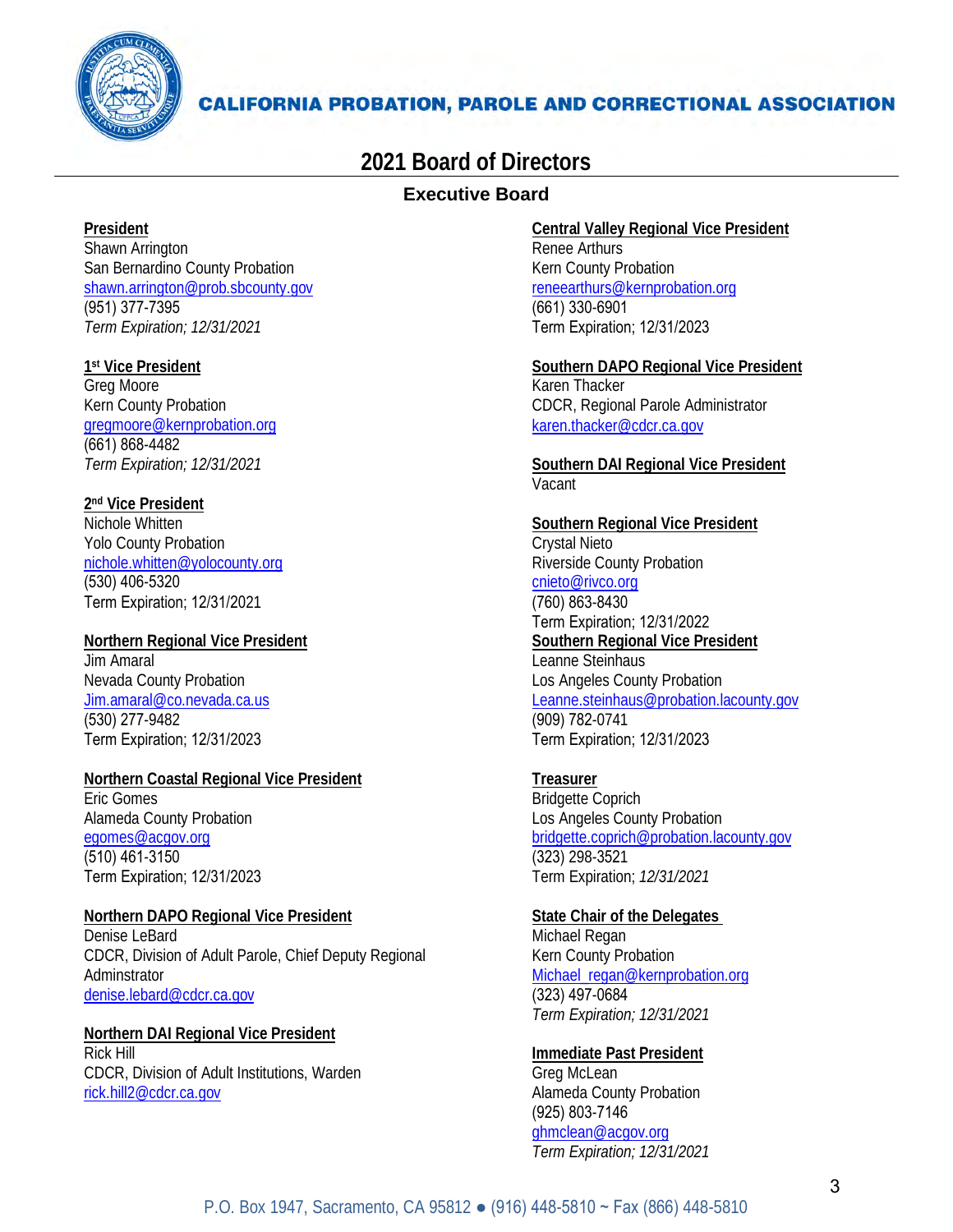

The Executive Committee is made up of the following positions; President, 1st VP, 2nd VP, Treasurer, Regional VP's, State Chair of the Delegates, and the Immediate Past President.

A quorum is established with **9 members** of the Executive Committee present to vote.

# **2019 Agency Representatives & Committee Chairs**

#### **CDCR Representative(s)** Vacant

#### **CDCR Representative(s)**

Kathleen Allison State of California, CDCR Secretary [Kathleen.allison@cdcr.ca.gov](mailto:Kathleen.allison@cdcr.ca.gov) (916) 322-2283 *Term: by appointment*

**CPOC Representative** Vacant

#### **CAPIA Representative** Daniel Castanada Riverside County Probation [dcastanada@rivco.org](mailto:dcastanada@rivco.org)  *Term: by appointment*

#### **CAPSA Representative**

Kim Craddock Calaveras County Probation [kcraddock@co.calaveras.ca.us](mailto:kcraddock@co.calaveras.ca.us) *Term: by appointment*

#### **CPPCA JJDP Committee Chair**

Gwendolyn Jackson-Tucker Sacramento County Commissioner [gwenjt@comcast.net](mailto:gwenjt@comcast.net) (916) 284-7476 *Term: by appointment*

#### **CPPCA Legislative Committee Co-Chair** Janelle Herrera Kern County Probation [herreraj@kernprobation.org](mailto:herreraj@kernprobation.org)

(661) 868-4149 Term: by appointment **CPPCA Planning & Professional Development Committee Chair** Vacant

**CPPCA Nominations & Elect. Cmte Chair** Vacant

**CPPCA Public Information Committee** This committee is made up of the following individuals: CPPCA President CPPCA Legislative Advocate CPPCA Executive Director

**CPPCA Membership Committee Chair** Vacant

**CPPCA Fundraising Committee Chair** Vacant

**CPPCA Conference Committee Chair** Mireya Macias San Bernardino County Probation

**CPPCA Awards Committee Chair Vacant** 

# **Management Firm**

Merrill Management Group Assoc. Management 4 Emporia Court Elk Grove, CA 95758 (916) 207-0868

CPPCA Mailing Address P.O. Box 1947 Sacramento, CA 95812 Office Phone: (916) 448-5810 Office Fax: (866) 448-5810

**Management:** Michelle R. Merrill, Executive **Director** [michelle@cppca.org](mailto:michelle@cppca.org)  Scott Merrill, Director scott@cppca.org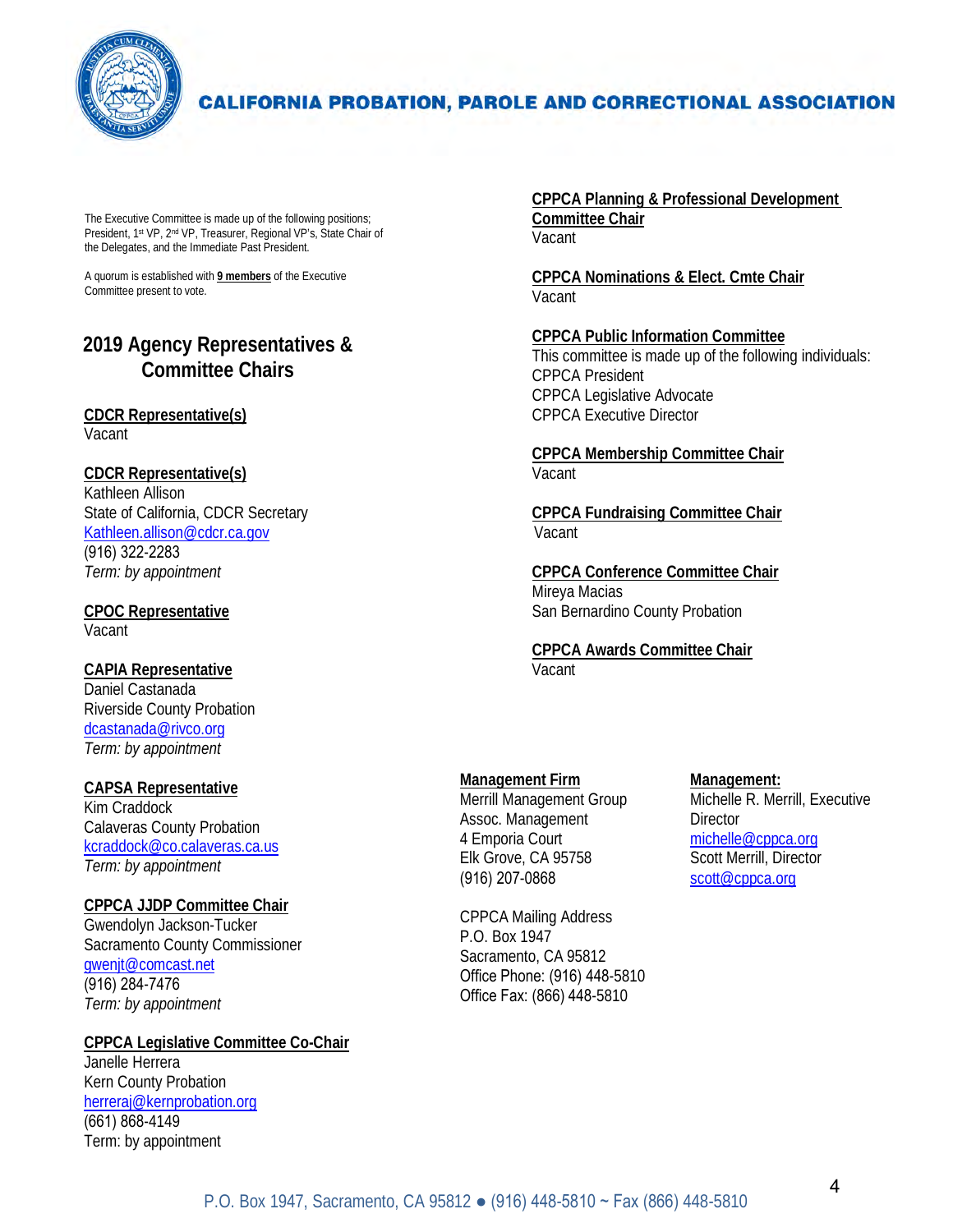

California Probation, Parole and Correctional Association Regular Meeting, Agenda Item III

# **Meeting Minutes, Board of Directors Meeting; December 9, 2021**

Attached are the minutes from the 1st Quarterly Board of Director's meeting.

CPPCA staff recommendation(s):

1. Review and approve the minutes as submitted.

R. Marill

Michelle R. Merrill

Executive Director **Executive Director** March 1, 2022 1st Quarterly BOD Meeting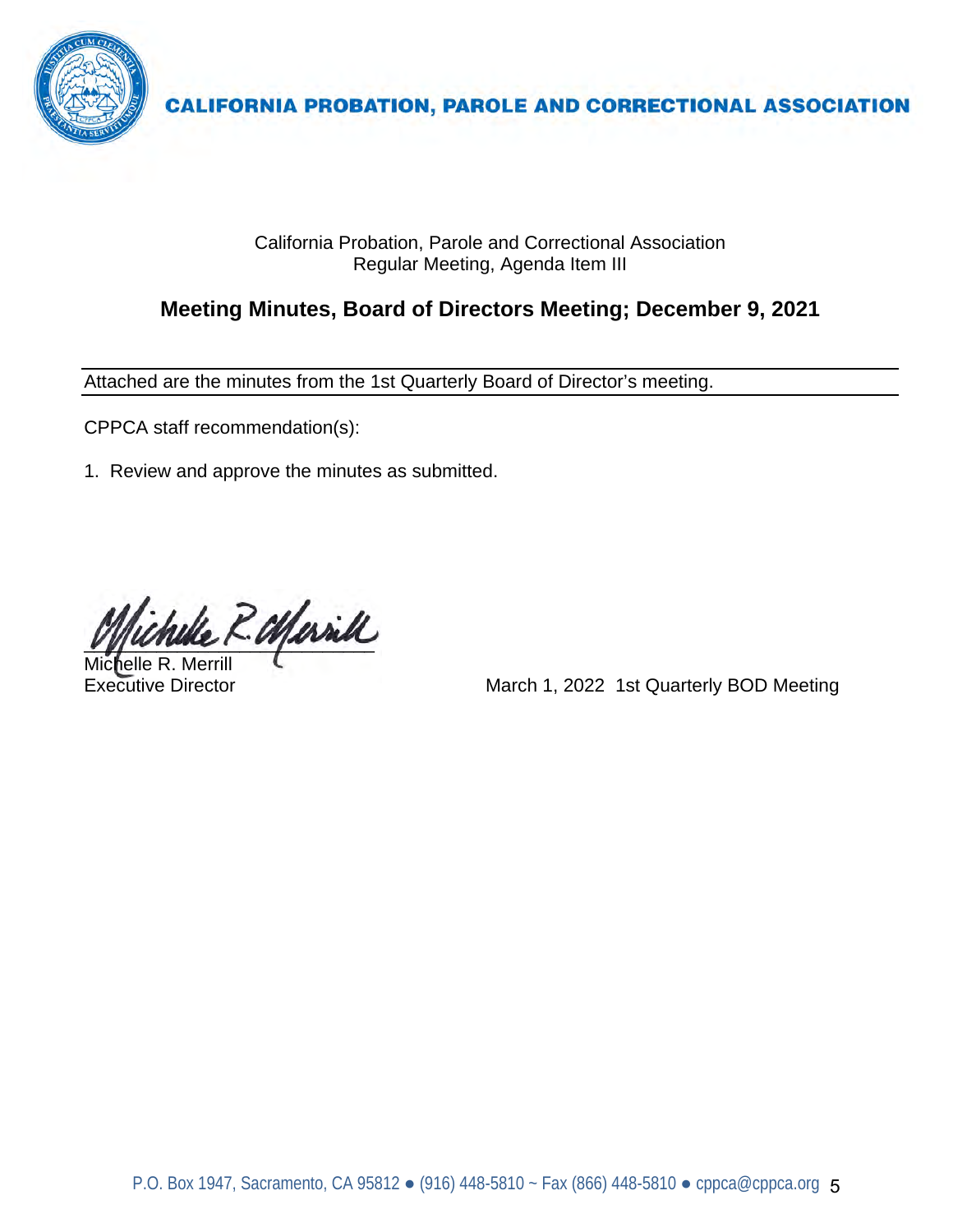## CPPCA 4<sup>th</sup> Quarterly Board Meeting December 9, 2021 Microsoft Teams Meeting

#### **I. Call to order**

The meeting was called to order at 10:10 a.m. No quorum was established. Nine board members are needed to establish a quorum.

### **II. Roll Call/Introductions**

President Shawn Arrington welcomed everyone to the meeting and asked for introductions.

 Board Members present Shawn Arrington, President Nichole Whitten, 2<sup>nd</sup> VP Jim Amaral, Northern RVP Karen Thacker, CDCR DAPO Southern RVP Eric Gomes, North Coastal RVP Renee Arthurs, Central Valley RVP Greg McLean, Immediate Past President

Board Members not present Greg Moore, 1<sup>st</sup> VP Crystal Nieto, Southern RVP Rick Hill, CDCR DAI Northern RVP Michael Regan, Delegate Chair Bridgette Coprich, Treasurer Denise LeBard, CDCR DAPO Northern RVP Leanne Steinhaus, Southern RVP Renee Arthurs, Central Valley RVP

Contractors Present Michelle Merrill, Executive Director Danielle Sanchez, Legislative Advocate

Minutes from September 21, 2021, June 11, 2021 and March 25, 2021 were submitted. The minutes from September, June and March reviewed but due to lack of a quorum, they were not voted on.

## **IV. Management Report**

Michelle Merrill provided a membership and management report. Michelle reported that based on the year-end membership income totals, membership has slipped down further and that CPPCA needs to explore having membership drives. The income brought in is not keeping up with the expense obligations. Board members present commented that we should hold a separate membership meeting to discuss options for engaging members and attracting new members.

Michelle talked about working with DAPO for renewals and engaging new members. DAPO had changed some of its internal processes in relation to paying for professional memberships. DAPO members would have to pay upfront and seek reimbursement through their department. Michelle talked about how she updated CPPCA's website / membership renewal online forms to reflect that for DAPO. Michelle talked about how she would like to discuss a "department membership" $_6^{\circ}$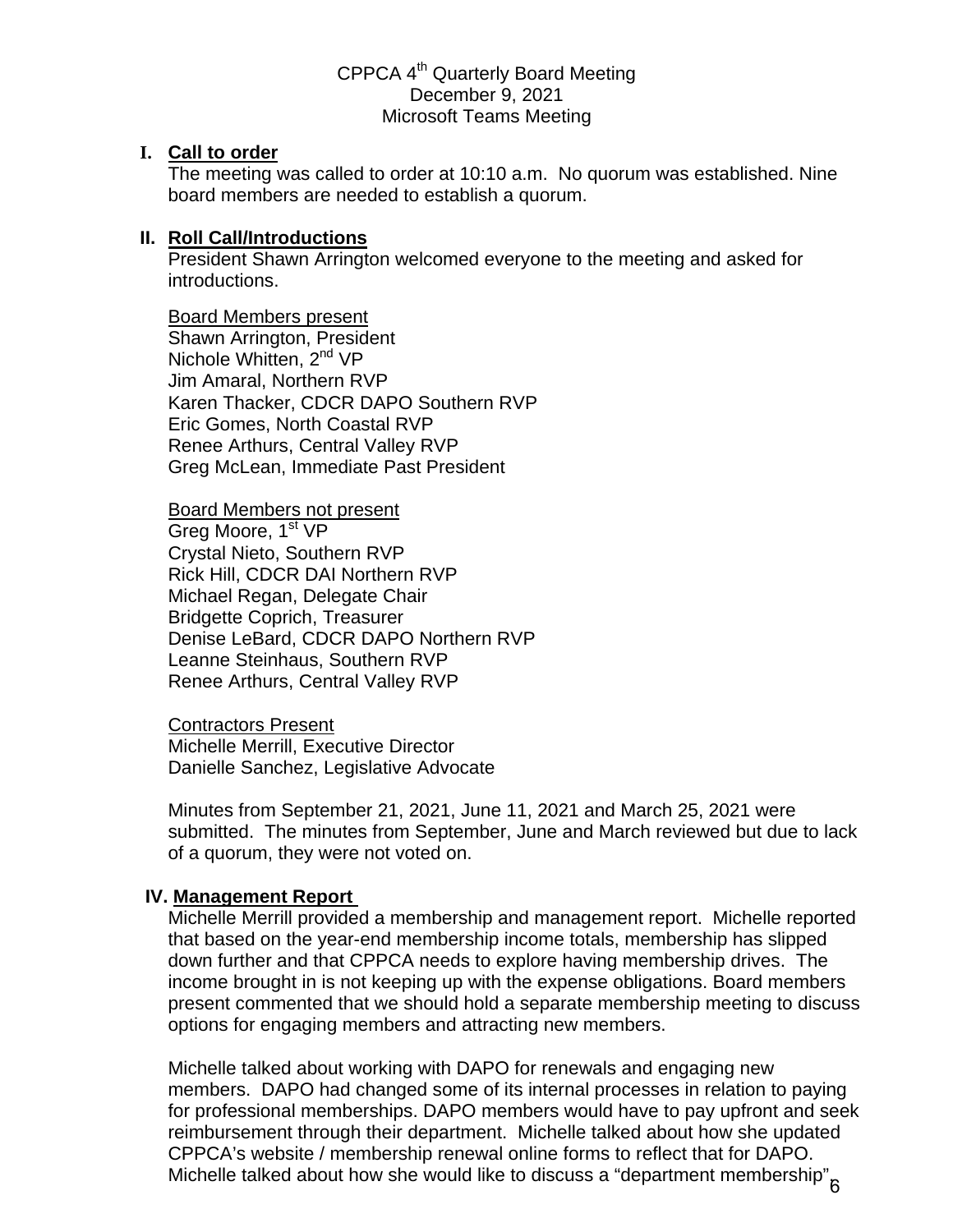Michelle discussed how she met with the Alkermes representative for a year-round sponsorship and conference sponsorship.

Michelle talked about conference preparations and building out an early registration option for the conference. She also noted that she would be sending out a Call for Nominations for termed out and vacant board positions.

## **Financials**

The CPPCA financials were provided for the board of directors in their packets. It was discussed that CPPCA was currently \$18k behind on paying WPSS Group (April. at \$4k and May – Sept. at \$2k). Michelle noted that she was paid a reduced amount and still owed \$500 for June because CPPCA was short on funds. She also indicated that she would wait until CPPCA was in better financial health. She also indicated that that CPPCA was still waiting for conference payments from DAPO and San Bernardino County Probation.

## **V. New Business**

 i) 2022 Operating Budget – a 2022 proposed budget was reviewed and discussed. Due to a lack of a quorum, voting was postponed to the March meeting.

 ii) CPOA Law Enforcement Legislative Summit – the event was discussed and a it was indicated that poll would be sent out about who would be attending and who would be interested in attending in person.

 iii) Early conference rate – the board discussed opening the conference early with a low rate to incentivize attendees to register early.

# **VI. Old Business**

i) Member incentive discussion – In discussing membership incentives, the board asked to schedule a dedicated meeting to talk further about membership, growing membership, retaining membership and incentives. Michelle was asked to create a membership survey and schedule a meeting for January 2020.

 ii) Member benefits – Michelle talked about utilizing Access VIP, the free version to add member benefits.

## **VII. Other Business**

No other business

## **VIII. Legislative Report**

Danielle Sanchez, WPSS Group Legislative Advocate provided a legislative update. Danielle emailed a legislative update handout to Michelle, who forwarded it to the board for review. Danielle discussed several bills that could have an impact on probation departments. (See handout). She noted that a lot of things are coming in 2022; such as continuing decriminalization of criminals and that crime is going up; which is a big issue. Danielle talked about how resentencing and reduced sentences may be an issue if AB 1228 passes. She talked about decertification of POST and that they are down to 21 for peace officers. Danielle talked about legislation that deals with officer misconduct going back to 2004 and noted that a lot of reform issues will be discussed.

## **IX. Presidents Report**

Shawn Arrington thanked everyone for attending. Shawn talked about how San Bernardino County Probation is bringing back Probation Connection in July and should recruit about 100 members. He noted that his department is no longer working from home and is business as usual.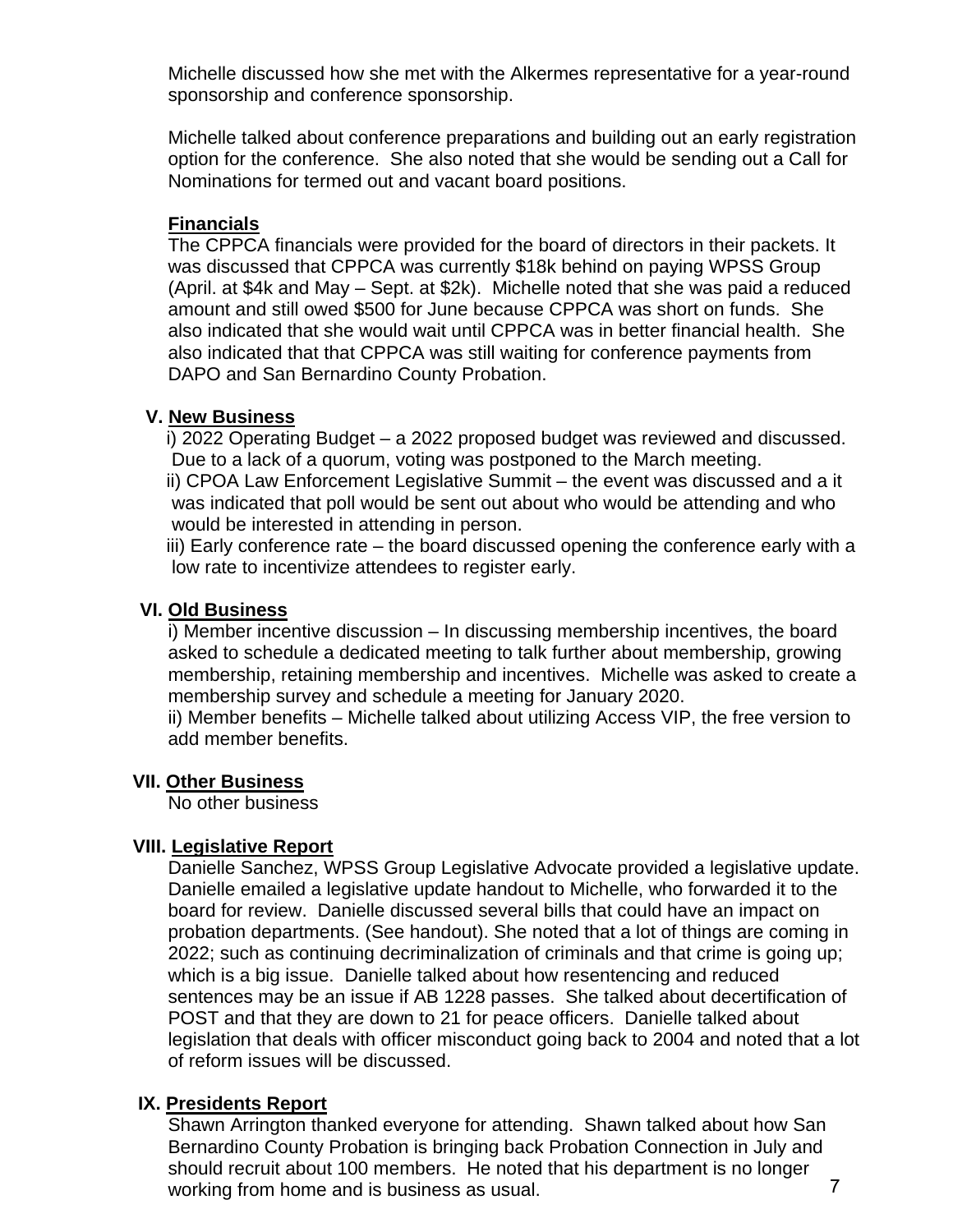### **Immediate Past President**

Greg wished everyone a Happy Holidays! He said he was excited for next year's conference in 2022.

## **1st VP**

No report.

# **2nd VP**

 Nichole Whitten reported that her county is working on redistricting and working on AB 1228. Her county is also anticipating juvenile hall closing and they are hiring, which is huge!

#### Northern Region VP

Jim Amaral reported that they are still working from home 50% of the time and that their department is pretty conservative. He reported that CPPCA past president, Jeff Goldman, is their new chief. Jim said that their juvenile hall has been closed for a year and that they had one single booking last year. They are waiting to see if the Federal Government is mandating vaccines. Jim said that their county has pretrial funding and positions to fill.

#### North Coast Region VP

Eric Gomes reported that he didn't have much to add. His county's pretrial was very busy. They have had changes and there are more to come. He indicated that he was considering retirement in the next couple of years and that everyone is pretty much back in the office in Alameda County Probation.

CDCR, DAPO Northern RVP No report.

CDCR, DAI Northern RVP No report

#### **Central Valley VP**

Renee Arthurs reported that all are back at the office and they are still experiencing some Covid cases.

Southern Region VP(s) No report.

Leanne Steinhaus had no report.

#### CDCR, DAPO Southern RVP

Karen Thacker reported that they will be having a campaign drive to re-enroll and get caught up. The Southern Region of DAPO has brought supervisors and managers back to work and they are still having positive cases with staff.

CDCR, DAI Southern RVP Vacant

State Chair of the Delegates No report.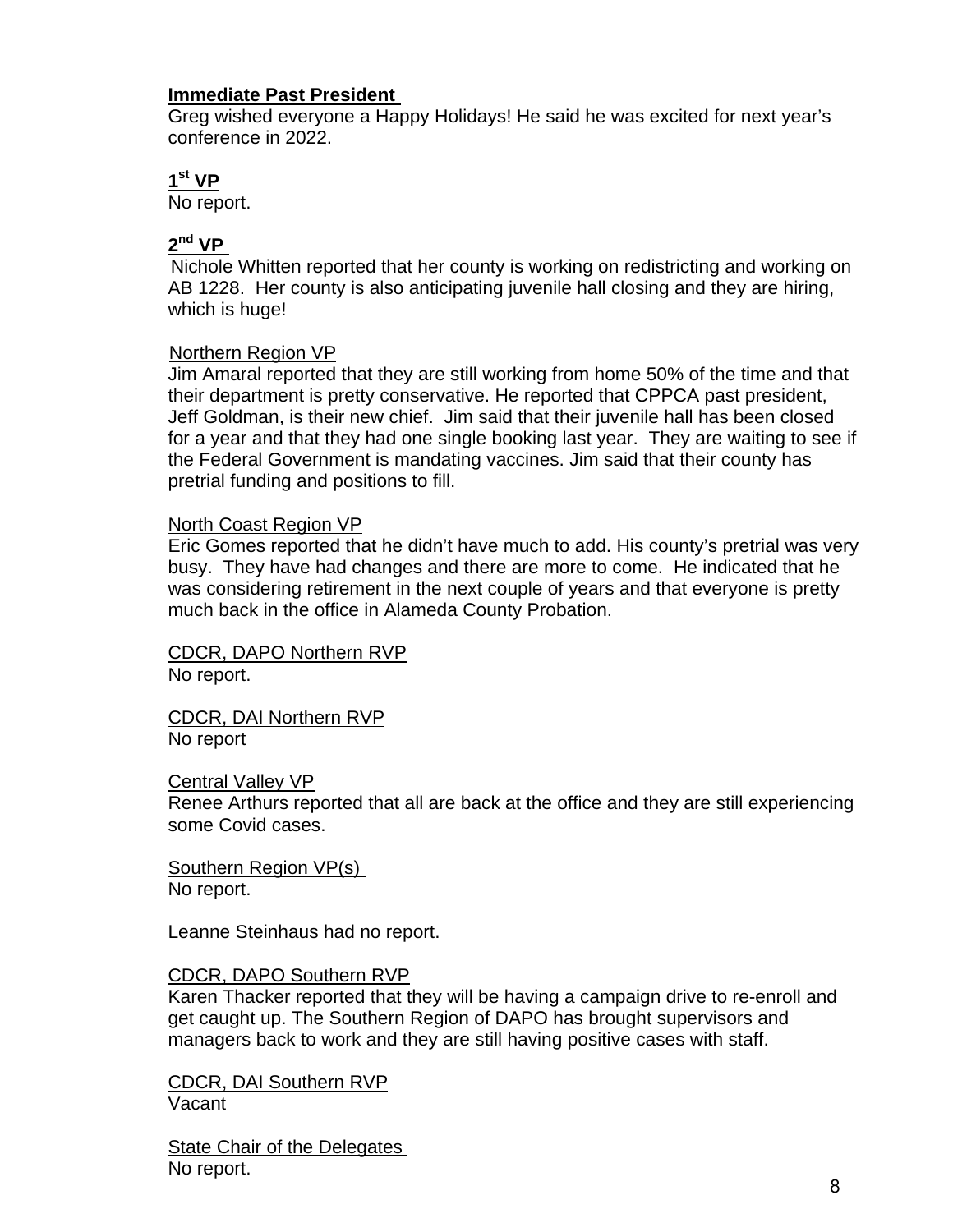# **X. Agency Reports**

- 1. CDCR / Institutions– No report.
- 2. CDCR / DAPO No report.
- 3. BSCC No report.
- 4. CAPIA No report.
- 5. CPOC No report.
- 6. CAPSA No report.
- 7. JJDPC No report.

### **XI. Committee Reports**

- 1. Conference Committee Chair No further report.
- 2. Legislative Committee No report.
- 3. Membership Committee No report.
- 4. Planning and Professional Development No report.
- 5. Nomination & Elections Committee No report.
- 6. Web site / Technology Committee No report.
- 7. Awards Committee No report.
- 8. Fundraising Committee No report.

#### **Other Business / Open Forum**

No further business.

#### **Schedule Next Board Meeting**

The March board of directors meeting date and location will be determined via Doodle Poll.

## **Adjournment**

 **No quorum was reached. The meeting adjourned at 11:16 a.m.**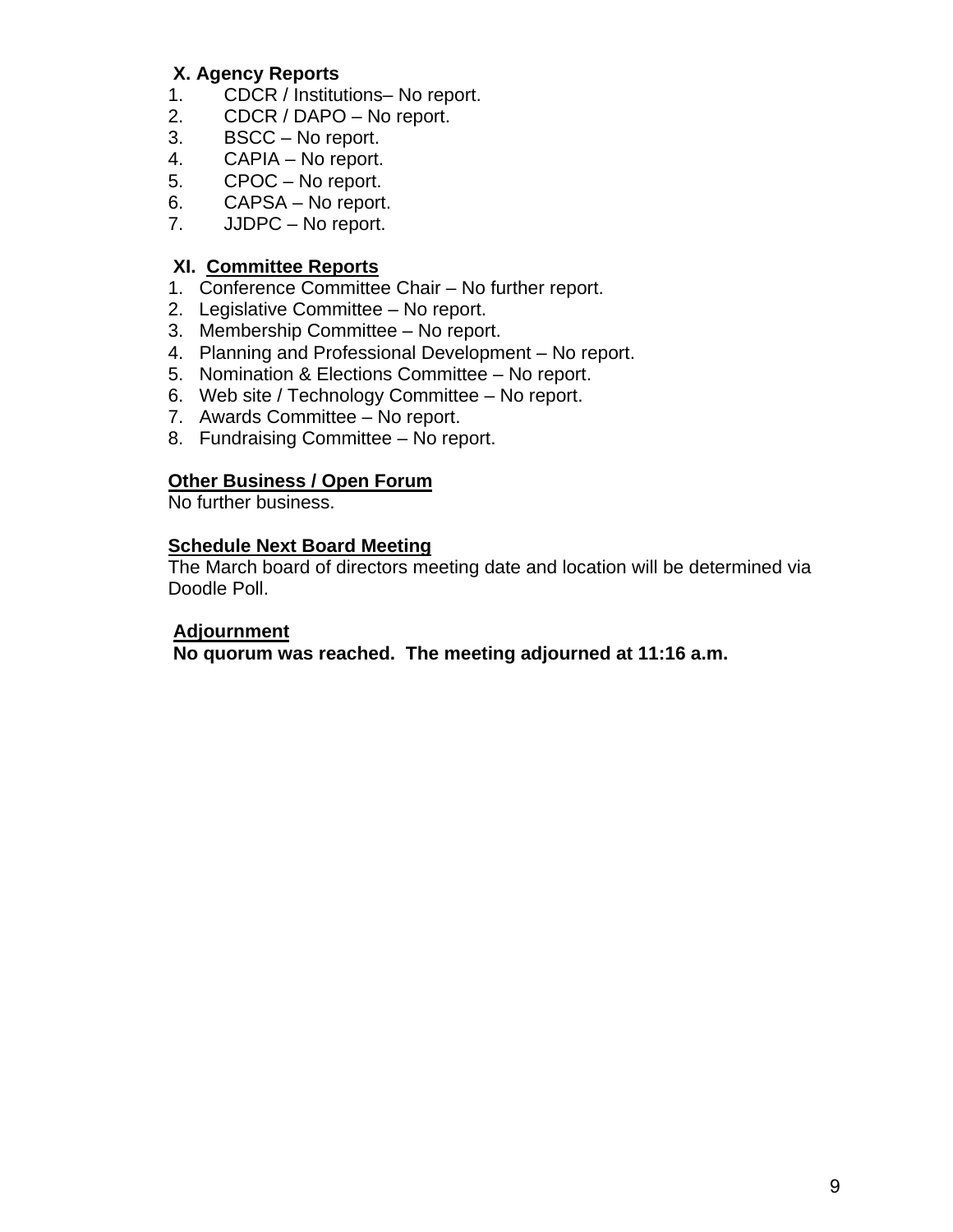

California Probation, Parole and Correctional Association Regular Meeting, Agenda Item IV, i, ii, iii

# **Management Report – Financial Reports**

Management, Financial reports are attached

CPPCA staff recommendation(s):

1. Review and discuss as necessary.

R. Marill elle R. Merrill

Executive Director **Executive Director** March 1, 2022 1<sup>st</sup> Quarterly BOD Meeting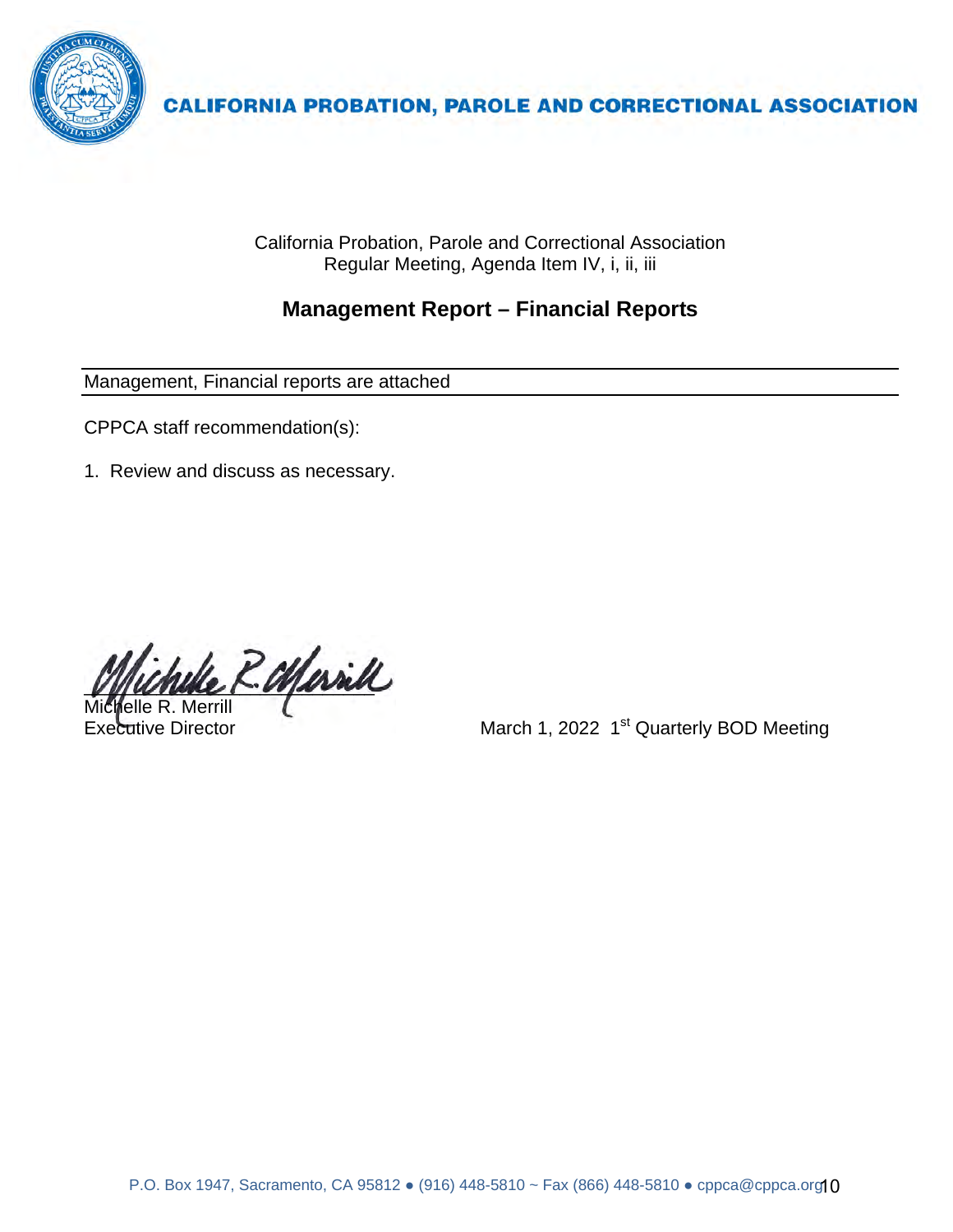# **Management Report**

# **March 1, 2022**

### I. Membership

In January, five members of the board met to discuss ideas and strategies to grow CPPCA's membership. Discussion took place around requesting to present at the CPOC meeting in January to ask for their support and to present monthly training topics offered by CPPCA. It was also discussed about adding "on demand" training topics and quarterly virtual membership meetings that would offer guest speakers for professional development; such as self-care, public speaking, building relationships with colleagues, etc. It was discussed to have monthly training topics (except June, July, Aug. & Sept) lined up at the end of the calendar year to present to Chiefs and those looking for additional trainings to attend.

Michelle is current working on a full audit of members, but members have been renewing. Michelle worked with Karen Thacker for a push for DAPO Southern Regional members to renew and get reimbursed. The CPPCA system does not include a hard copy receipt, just a log in a members account. Michelle indicated to Karen that each DAPO member would receive a receipt emailed to them for reimbursement

Michelle is working on securing trainers for the conference and has created the early registration forms to open registration on the CPPCA website. CPPCA website is updated with current conference information, the call for presenters and the annual awards submission form. Marketing emails have started announcing that CPPCA is looking for trainers / presenters and awards submissions. Additionally, a Call for Nominations has gone out seeking nominations for board positions for an election to be held in May.

#### Financial

The current CPPCA financials are provided in the board of directors packet. CPPCA is in arrears with WPSS Group for \$30,000 (April -\$4k, May – Sept. @ \$10k, Oct. – Feb. @ \$4k) A payment of \$12k (which covered Jan. – Mar. 2021) was made in early October 2021. Merrill Management Group is owed \$1,000 (\$500 for June and \$500 February 2022) but has opted to wait until CPPCA is in better financial health. Michelle met with Danielle Sanchez early February to discuss the issue of being in arrears. It was decided to suspend services until CPPCA gets caught up.

II. Association Communications:

## **CPPCA.org**

CPPCA staff provides regular updates to the website.

## **Correctional News**

CPPCA editorial calendar – Target is to be delivered monthly via ezine format -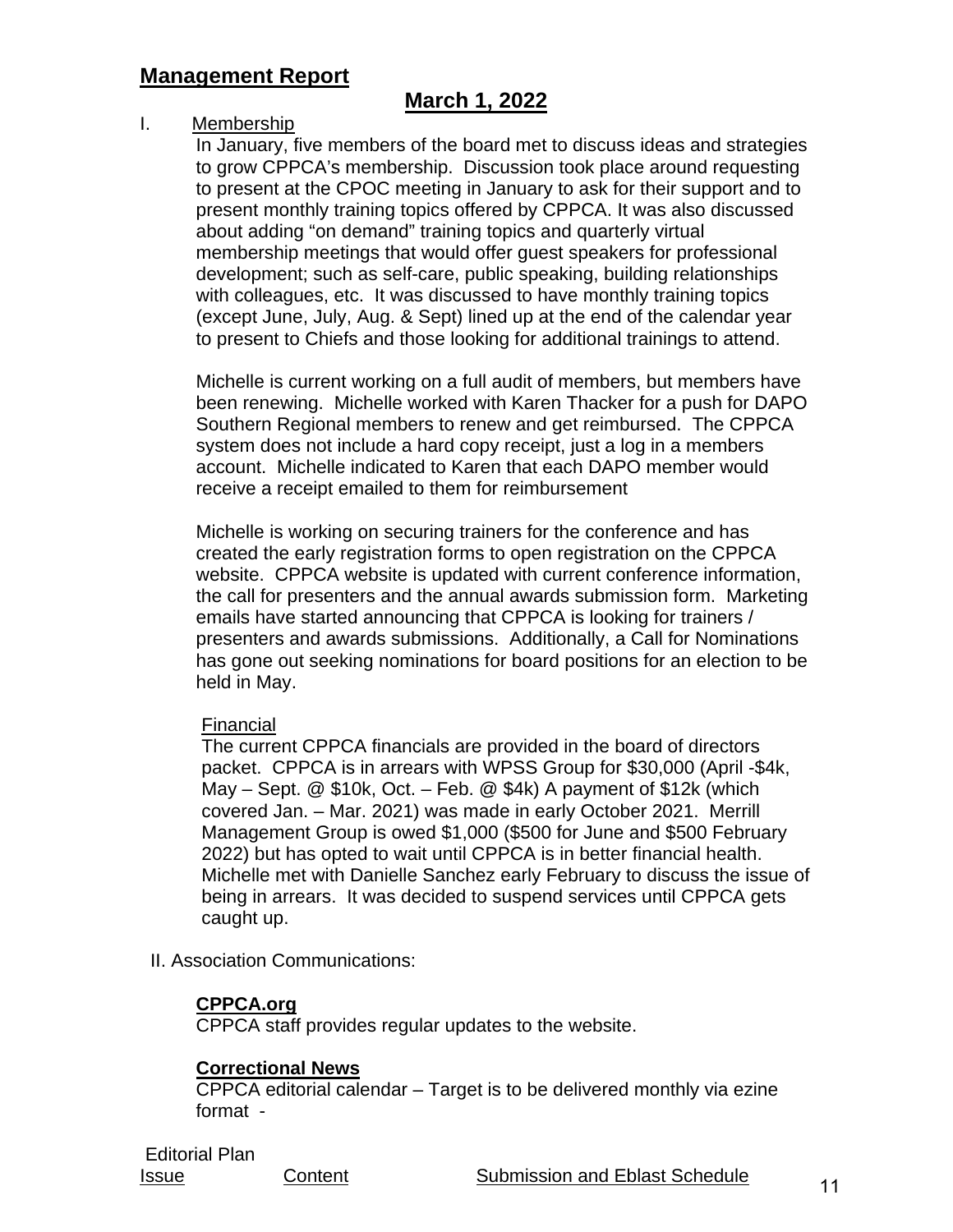| January 2022     | Winter Edition -<br>Conference presenters /<br>Sponsorship / Exhibit                                              | <b>January 28, 2022</b>                               |  |  |  |
|------------------|-------------------------------------------------------------------------------------------------------------------|-------------------------------------------------------|--|--|--|
|                  | opportunities.                                                                                                    |                                                       |  |  |  |
| February 2022    | <b>Early Conference rates</b>                                                                                     | February 28, 2022                                     |  |  |  |
| March 2022       | Announcement for Conf.                                                                                            | March 25, 2022                                        |  |  |  |
| April 2022       | Conference<br>announcements /<br>reminders and association<br>business.                                           | April 22, 2022                                        |  |  |  |
| May 2022         | Conference marketing,<br>membership information<br>update and conference                                          | May 27, 2022                                          |  |  |  |
| <b>June 2022</b> | Conference Marketing,<br>Ability to renew / pay for<br>membership and three<br>news stories will be<br>presented. | June 24, 2022 - Ezine                                 |  |  |  |
| <b>July 2022</b> | Conference Marketing,<br>Ability to renew / pay for<br>membership and three<br>news stories will be<br>presented. | -Content due to staff no later<br>than July 22, 2022. |  |  |  |
| August 2022      | Conference Marketing,<br>Ability to renew / pay for<br>membership and three<br>news stories will be<br>presented. | August 26, 2022 - Ezine                               |  |  |  |
| September 2021   | Ability to renew / pay for<br>membership and three<br>news stories will be<br>presented.                          | September 23, 2022 - Ezine                            |  |  |  |
| October 2022     | Ezine conference wrap up                                                                                          | October 21, 2022 - Ezine                              |  |  |  |
| November 2022    | Fall Edition - news                                                                                               | November 25, 2022 - Ezine                             |  |  |  |
| December 2022    | Holiday Edition - news                                                                                            | December 16, 2022 - Ezine                             |  |  |  |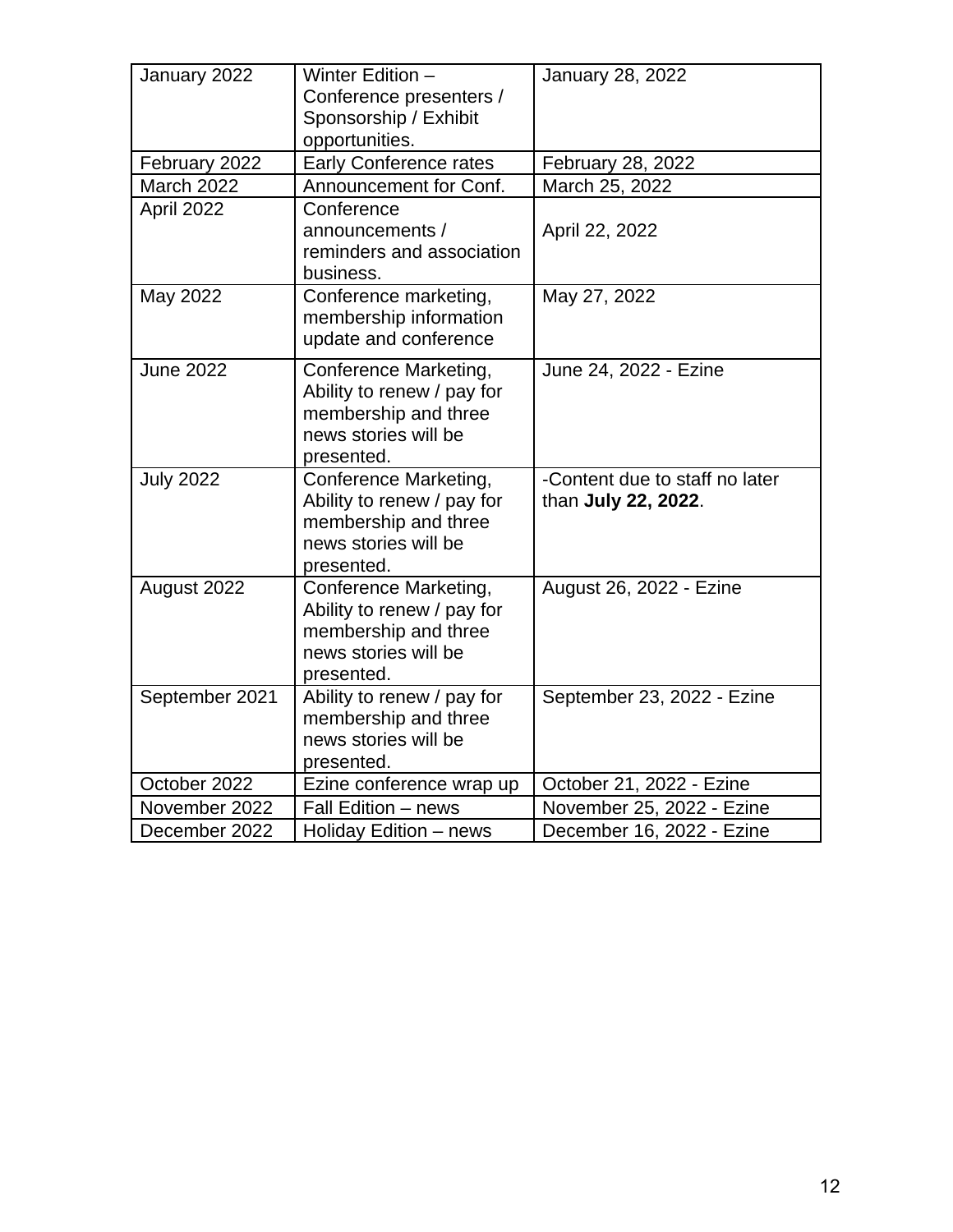# **California Probation, Parole and Correctional Association Balance Sheet**

**As of January 31, 2022**

|                                        | <b>Total</b>    |  |  |
|----------------------------------------|-----------------|--|--|
| <b>ASSETS</b>                          |                 |  |  |
| <b>Current Assets</b>                  |                 |  |  |
| <b>Bank Accounts</b>                   |                 |  |  |
| 1000 Banner Bank                       | 0.00            |  |  |
| 1001 NY Life Securities - Cash         | 0.00            |  |  |
| <b>1002 US Bank</b>                    | 50.95           |  |  |
| 1003 Banner Bank - Conference          | 0.00            |  |  |
| 1004 US Bank - Conference              | 15,500.00       |  |  |
| <b>Total Bank Accounts</b>             | \$<br>15,550.95 |  |  |
| <b>Accounts Receivable</b>             |                 |  |  |
| <b>1200 Accounts Receivable</b>        | 0.00            |  |  |
| <b>Total Accounts Receivable</b>       | \$<br>0.00      |  |  |
| <b>Other Current Assets</b>            |                 |  |  |
| 1299 Undeposited Funds                 | 0.00            |  |  |
| <b>1500 Prepaid Expense</b>            | 15,000.00       |  |  |
| <b>Uncategorized Asset</b>             | $-72.18$        |  |  |
| <b>Total Other Current Assets</b>      | \$<br>14,927.82 |  |  |
| <b>Total Current Assets</b>            | \$<br>30,478.77 |  |  |
| <b>TOTAL ASSETS</b>                    | \$<br>30,478.77 |  |  |
| <b>LIABILITIES AND EQUITY</b>          |                 |  |  |
| <b>Liabilities</b>                     |                 |  |  |
| <b>Current Liabilities</b>             |                 |  |  |
| <b>Accounts Payable</b>                |                 |  |  |
| 2000 Accounts Payable                  | 31,000.00       |  |  |
| <b>Total Accounts Payable</b>          | \$<br>31,000.00 |  |  |
| <b>Credit Cards</b>                    |                 |  |  |
| 2002 US Bank - Credit Card             | 0.00            |  |  |
| US Bank Central Bill Account - 7480    | 2,153.47        |  |  |
| <b>Total Credit Cards</b>              | \$<br>2,153.47  |  |  |
| <b>Other Current Liabilities</b>       |                 |  |  |
| 2005 Deferred Professional Dues        | 0.00            |  |  |
| 2006 Deferred Retired Member Dues      | 0.00            |  |  |
| <b>Total Other Current Liabilities</b> | \$<br>0.00      |  |  |
| <b>Total Current Liabilities</b>       | \$<br>33,153.47 |  |  |
| <b>Total Liabilities</b>               | \$<br>33,153.47 |  |  |
| <b>Equity</b>                          |                 |  |  |
| 3001 Opening Bal Equity                | 9,357.21        |  |  |
| 3010 Unrestrict (retained earnings)    | -87,565.33      |  |  |
| 3050 General Fund                      | 66,345.55       |  |  |
| 3051 Rounding                          | 0.00            |  |  |
| <b>Total 3050 General Fund</b>         | \$<br>66,345.55 |  |  |
| <b>Net Income</b>                      | 9,187.87        |  |  |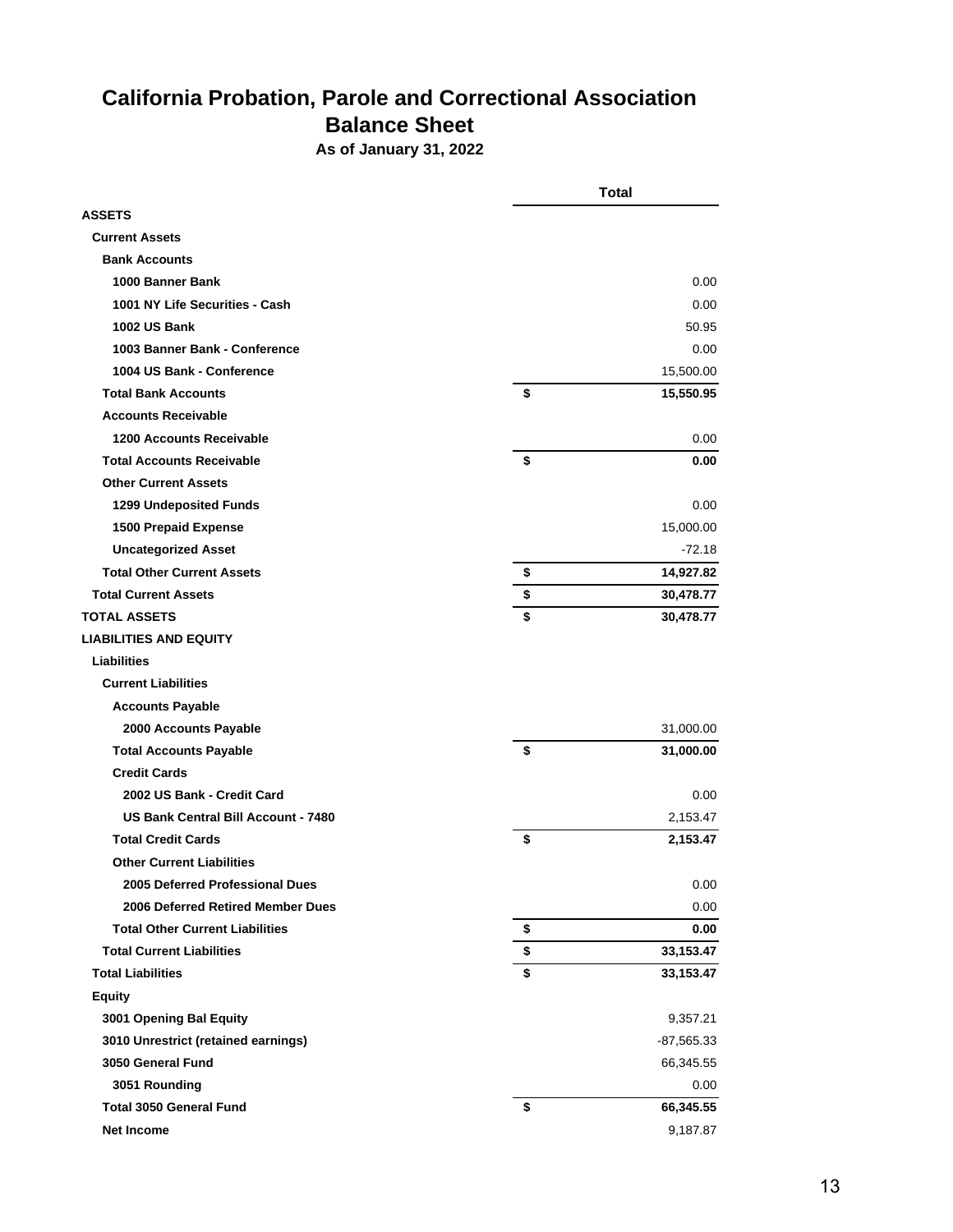| <b>Total Equity</b>          | -3 | 2.674.70  |
|------------------------------|----|-----------|
| TOTAL LIABILITIES AND EQUITY |    | 30.478.77 |

Saturday, Feb 26, 2022 09:39:22 AM GMT-8 - Accrual Basis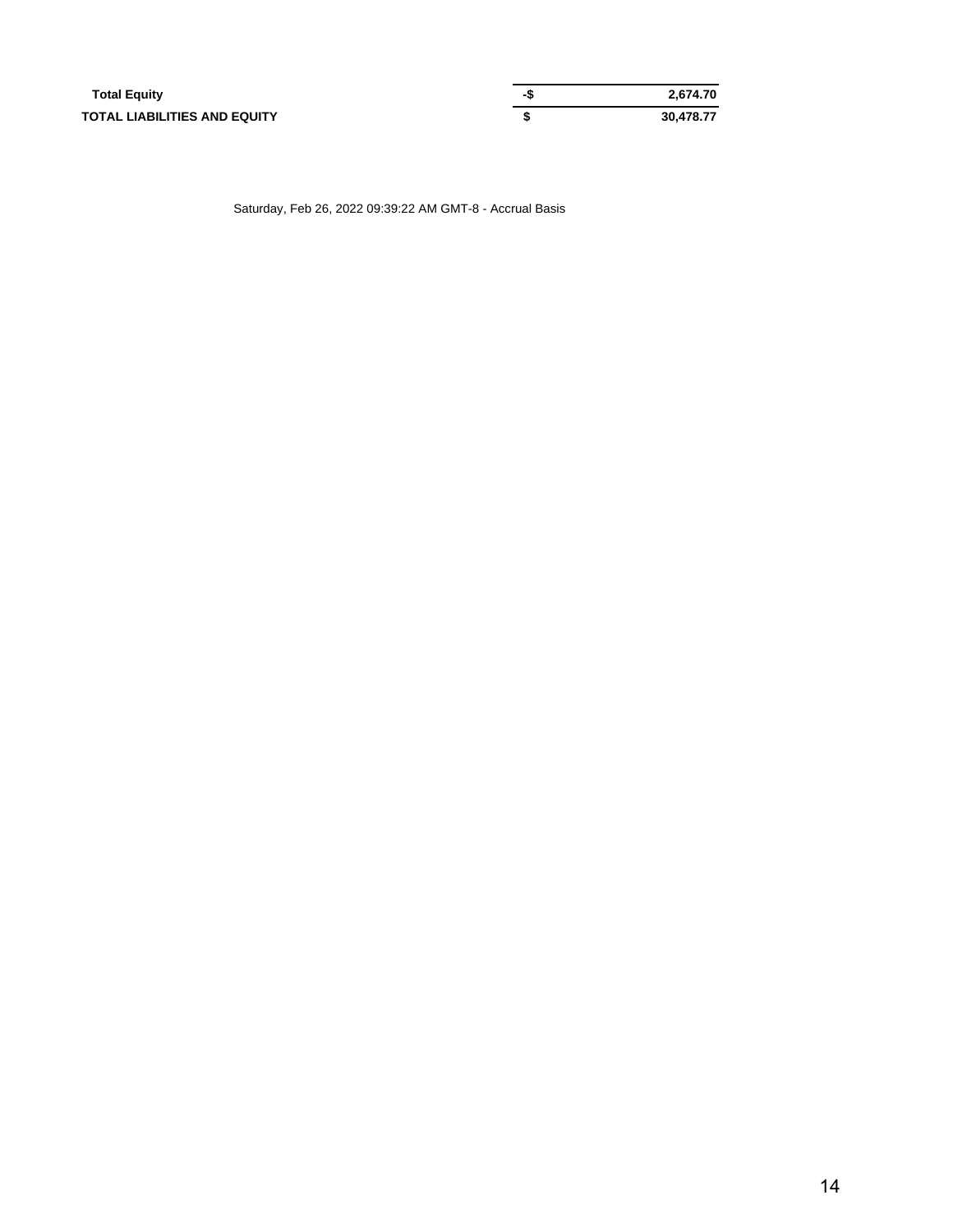# **California Probation, Parole and Correctional Association Balance Sheet**

**As of February 26, 2022**

|                                        | <b>Total</b>    |
|----------------------------------------|-----------------|
| <b>ASSETS</b>                          |                 |
| <b>Current Assets</b>                  |                 |
| <b>Bank Accounts</b>                   |                 |
| 1000 Banner Bank                       | 0.00            |
| 1001 NY Life Securities - Cash         | 0.00            |
| <b>1002 US Bank</b>                    | 2,835.40        |
| 1003 Banner Bank - Conference          | 0.00            |
| 1004 US Bank - Conference              | 600.00          |
| <b>Total Bank Accounts</b>             | \$<br>3,435.40  |
| <b>Accounts Receivable</b>             |                 |
| <b>1200 Accounts Receivable</b>        | 0.00            |
| <b>Total Accounts Receivable</b>       | \$<br>0.00      |
| <b>Other Current Assets</b>            |                 |
| 1299 Undeposited Funds                 | 0.00            |
| <b>1500 Prepaid Expense</b>            | 15,000.00       |
| <b>Uncategorized Asset</b>             | $-72.18$        |
| <b>Total Other Current Assets</b>      | \$<br>14,927.82 |
| <b>Total Current Assets</b>            | \$<br>18,363.22 |
| <b>TOTAL ASSETS</b>                    | \$<br>18,363.22 |
| <b>LIABILITIES AND EQUITY</b>          |                 |
| <b>Liabilities</b>                     |                 |
| <b>Current Liabilities</b>             |                 |
| <b>Accounts Payable</b>                |                 |
| 2000 Accounts Payable                  | 31,000.00       |
| <b>Total Accounts Payable</b>          | \$<br>31,000.00 |
| <b>Credit Cards</b>                    |                 |
| 2002 US Bank - Credit Card             | 0.00            |
| US Bank Central Bill Account - 7480    | 2,317.16        |
| <b>Total Credit Cards</b>              | \$<br>2,317.16  |
| <b>Other Current Liabilities</b>       |                 |
| 2005 Deferred Professional Dues        | 0.00            |
| 2006 Deferred Retired Member Dues      | 0.00            |
| <b>Total Other Current Liabilities</b> | \$<br>0.00      |
| <b>Total Current Liabilities</b>       | \$<br>33,317.16 |
| <b>Total Liabilities</b>               | \$<br>33,317.16 |
| <b>Equity</b>                          |                 |
| 3001 Opening Bal Equity                | 9,357.21        |
| 3010 Unrestrict (retained earnings)    | -87,565.33      |
| 3050 General Fund                      | 66,345.55       |
| 3051 Rounding                          | 0.00            |
| <b>Total 3050 General Fund</b>         | \$<br>66,345.55 |
| Net Income                             | $-3,091.37$     |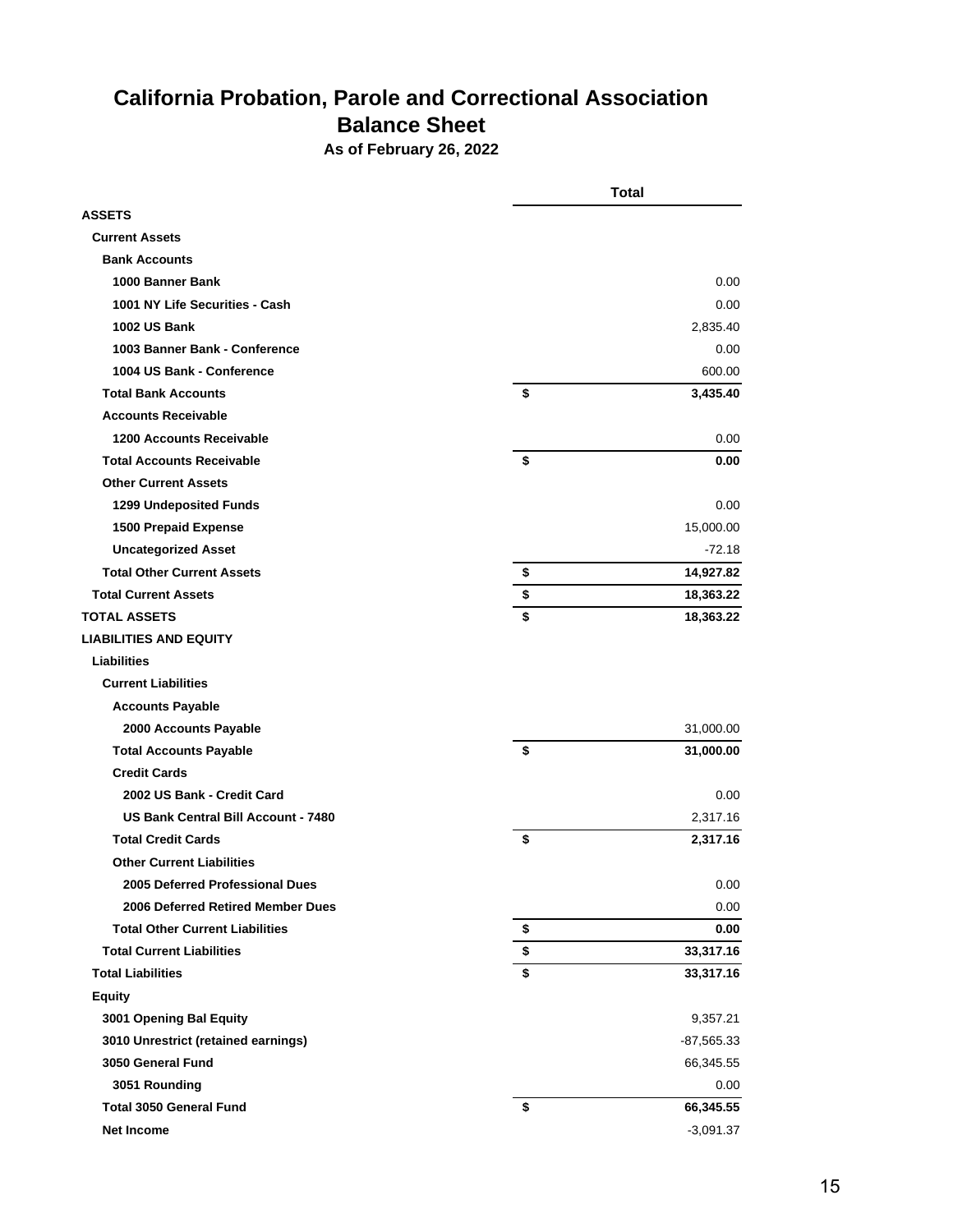| <b>Total Equity</b>          | -\$ | 14.953.94 |
|------------------------------|-----|-----------|
| TOTAL LIABILITIES AND EQUITY |     | 18.363.22 |

Saturday, Feb 26, 2022 09:18:19 AM GMT-8 - Accrual Basis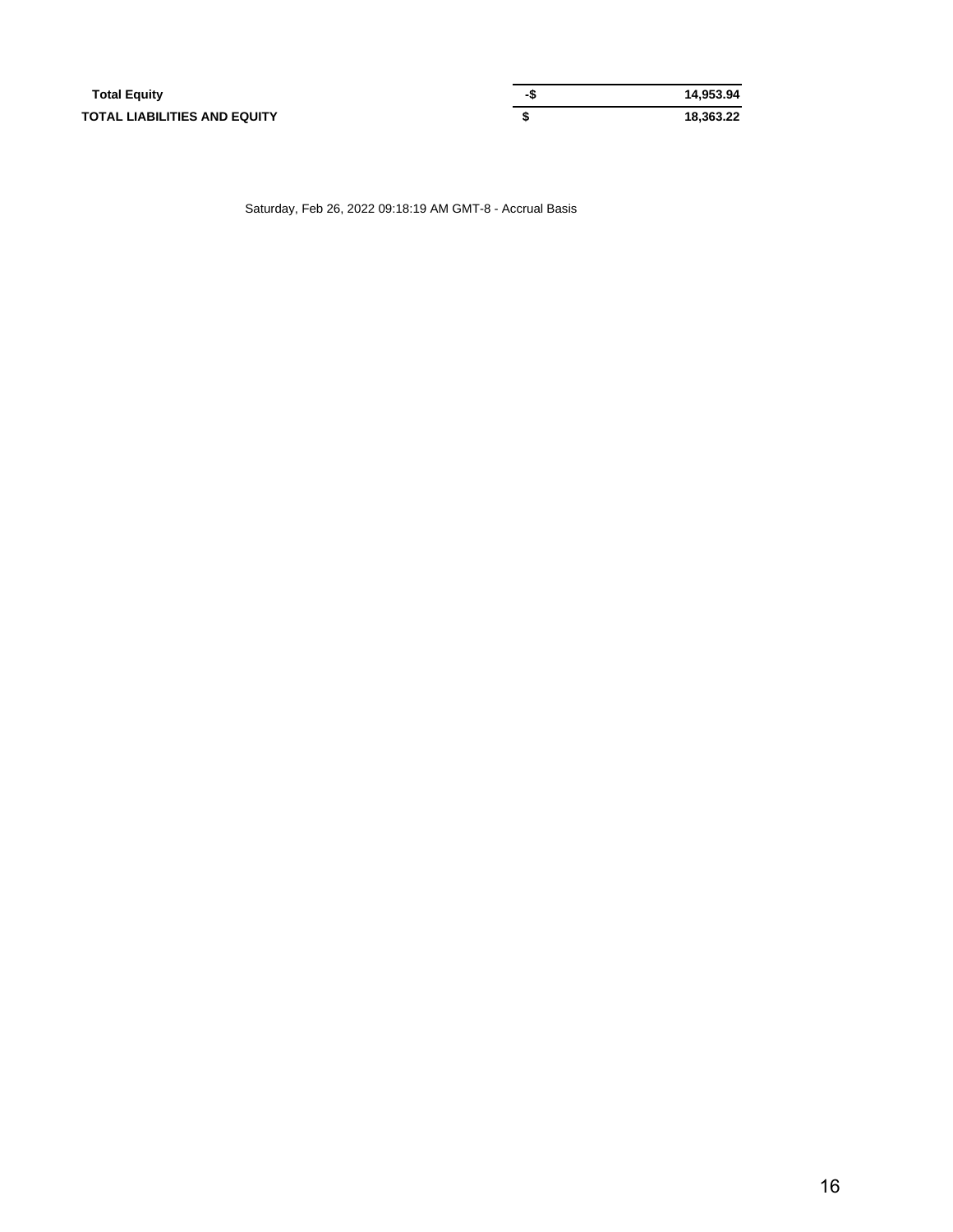# **California Probation, Parole and Correctional Association Profit and Loss YTD Comparison**

**January 2022**

|                                          | <b>Total</b>       |      |                |                                       |
|------------------------------------------|--------------------|------|----------------|---------------------------------------|
|                                          | <b>Jan 2022</b>    |      | Jan 2022 (YTD) |                                       |
| <b>Income</b>                            |                    |      |                |                                       |
| 4000 Dues Income                         |                    |      |                |                                       |
| 4002 Professional Dues                   | 4,601.77           |      | 4,601.77       |                                       |
| <b>Total 4000 Dues Income</b>            | \$<br>4,601.77 \$  |      | 4,601.77       |                                       |
| 4020 Conference                          |                    |      |                |                                       |
| 4024 Attendee - Revenue                  | 13,400.00          |      | 13,400.00      | Paid ForJ outstanding \$15,500        |
| <b>Total 4020 Conference</b>             | \$<br>13,400.00    | - \$ | 13,400.00      |                                       |
| <b>Total Income</b>                      | \$<br>18,001.77 \$ |      | 18,001.77      |                                       |
| <b>Gross Profit</b>                      | \$<br>18,001.77 \$ |      | 18,001.77      |                                       |
| <b>Expenses</b>                          |                    |      |                |                                       |
| <b>5060 Legislative Activities</b>       |                    |      |                |                                       |
| 5061 Contractor                          | 4,000.00           |      | 4,000.00       | Not paid - AP Bill                    |
| <b>Total 5060 Legislative Activities</b> | \$<br>4,000.00 \$  |      | 4,000.00       |                                       |
| 5070 Administrative                      |                    |      |                |                                       |
| 5072 Office Expense                      | 138.63             |      | 138.63         |                                       |
| 5073 Staff Services Contract             | 4,500.00           |      | 4,500.00       | Paid only \$4,000 - AP Bill for \$500 |
| 5076 Insurance/Business                  | 109.15             |      | 109.15         |                                       |
| <b>Total 5070 Administrative</b>         | \$<br>4,747.78 \$  |      | 4,747.78       |                                       |
| 5095 Merchant Fees/Bank Charges          | 66.12              |      | 66.12          |                                       |
| <b>Total Expenses</b>                    | \$<br>8,813.90 \$  |      | 8,813.90       |                                       |
| <b>Net Operating Income</b>              | \$<br>9,187.87 \$  |      | 9,187.87       |                                       |
| <b>Net Income</b>                        | \$<br>9,187.87 \$  |      | 9,187.87       |                                       |

Saturday, Feb 26, 2022 09:24:41 AM GMT-8 - Accrual Basis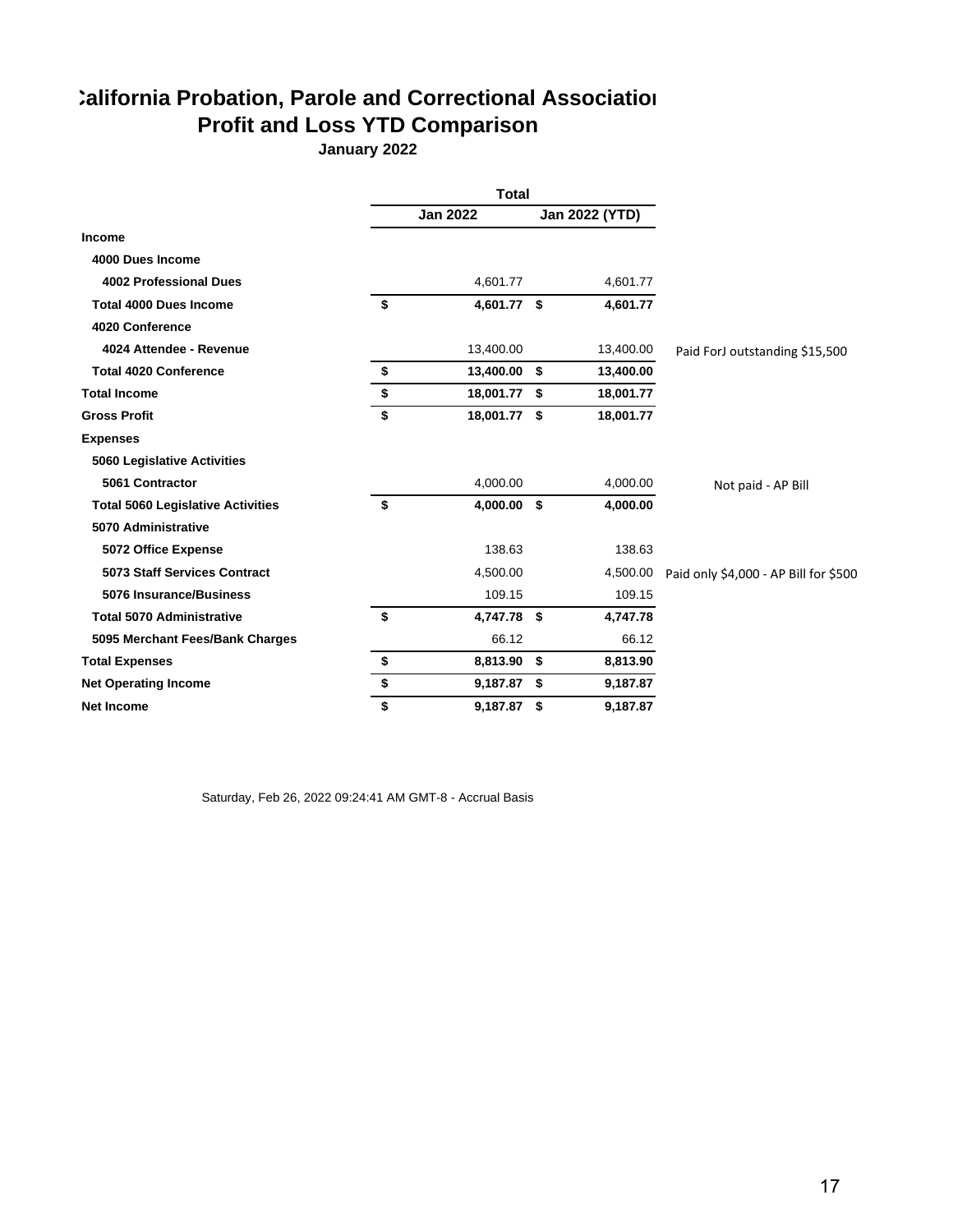# **California Probation, Parole and Correctional Association A/P Aging Detail As of February 26, 2022**

|                                    | <b>Transaction</b> |      |            |                   |                 |                 |                     |      | Open           |
|------------------------------------|--------------------|------|------------|-------------------|-----------------|-----------------|---------------------|------|----------------|
|                                    | <b>Date</b>        | Type | <b>Num</b> | Vendor            | <b>Due Date</b> | <b>Past Due</b> | Amount              |      | <b>Balance</b> |
| 91 or more days past due           |                    |      |            |                   |                 |                 |                     |      |                |
|                                    | 03/01/2021         | Bill | 1005       | <b>WPSS Group</b> | 03/31/2021      | 332             | 4,000.00            |      | 4,000.00       |
|                                    | 05/01/2021         | Bill | 5015       | <b>WPSS Group</b> | 05/31/2021      | 271             | 2,000.00            |      | 2,000.00       |
|                                    | 06/01/2021         | Bill | 5037       | <b>WPSS Group</b> | 06/30/2021      | 241             | 2,000.00            |      | 2,000.00       |
|                                    | 07/01/2021         | Bill | 5062       | <b>WPSS Group</b> | 07/31/2021      | 210             | 2,000.00            |      | 2,000.00       |
|                                    | 08/01/2021         | Bill | 5083       | <b>WPSS Group</b> | 08/31/2021      | 179             | 2,000.00            |      | 2,000.00       |
|                                    | 09/01/2021         | Bill | 5110       | <b>WPSS Group</b> | 09/30/2021      | 149             | 2,000.00            |      | 2,000.00       |
|                                    | 10/01/2021         | Bill | 5133       | <b>WPSS Group</b> | 10/31/2021      | 118             | 4,000.00            |      | 4,000.00       |
| Total for 91 or more days past due |                    |      |            |                   |                 |                 | 18,000.00 \$        |      | 18,000.00      |
| 61 - 90 days past due              |                    |      |            |                   |                 |                 |                     |      |                |
|                                    | 11/01/2021         | Bill | 5157       | <b>WPSS Group</b> | 11/30/2021      | 88              | 4,000.00            |      | 4,000.00       |
| Total for 61 - 90 days past due    |                    |      |            |                   |                 |                 | 4,000.00 \$<br>\$   |      | 4,000.00       |
| 31 - 60 days past due              |                    |      |            |                   |                 |                 |                     |      |                |
|                                    | 12/01/2021         | Bill | 5183       | <b>WPSS Group</b> | 12/31/2021      | 57              | 4,000.00            |      | 4,000.00       |
| Total for 31 - 60 days past due    |                    |      |            |                   |                 |                 | $4,000.00$ \$<br>\$ |      | 4,000.00       |
| 1 - 30 days past due               |                    |      |            |                   |                 |                 |                     |      |                |
|                                    | 01/01/2022         | Bill | 5205       | <b>WPSS Group</b> | 01/31/2022      | 26              | 4,000.00            |      | 4,000.00       |
| Total for 1 - 30 days past due     |                    |      |            |                   |                 |                 | 4,000.00            | - \$ | 4,000.00       |
| <b>TOTAL</b>                       |                    |      |            |                   |                 |                 | 30,000.00           |      | 30,000.00      |

Saturday, Feb 26, 2022 09:16:05 AM GMT-8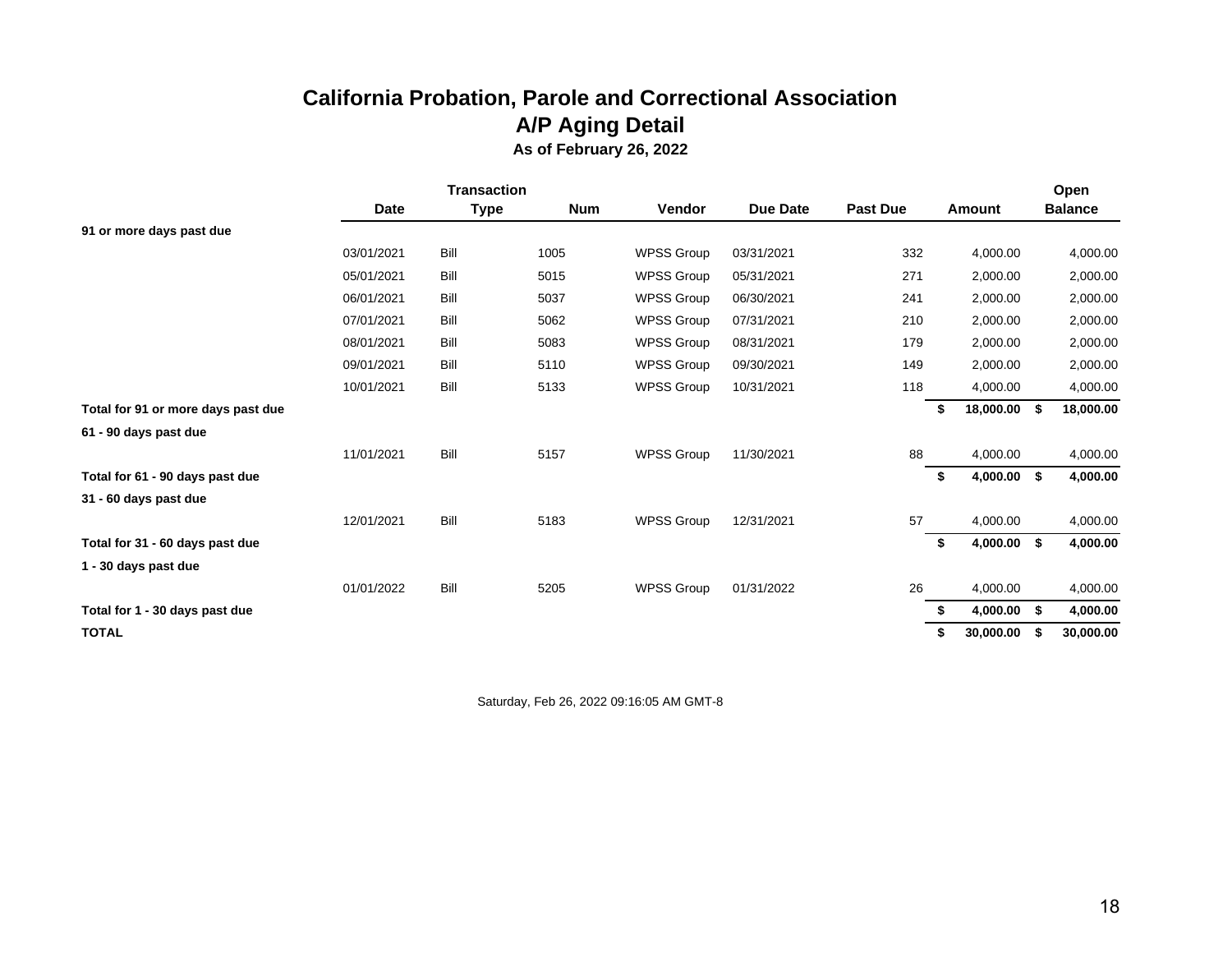

California Probation, Parole and Correctional Association Regular Meeting, Agenda Item V

# **New Business**

Item i) Membership Meeting Action Items ii) WPSS Group Update

CPPCA staff recommendation(s):

1. Review and discuss as submitted.

R. Marill

Michelle R. Merrill (

March 1, 2022 1<sup>st</sup> Quarterly BOD Meeting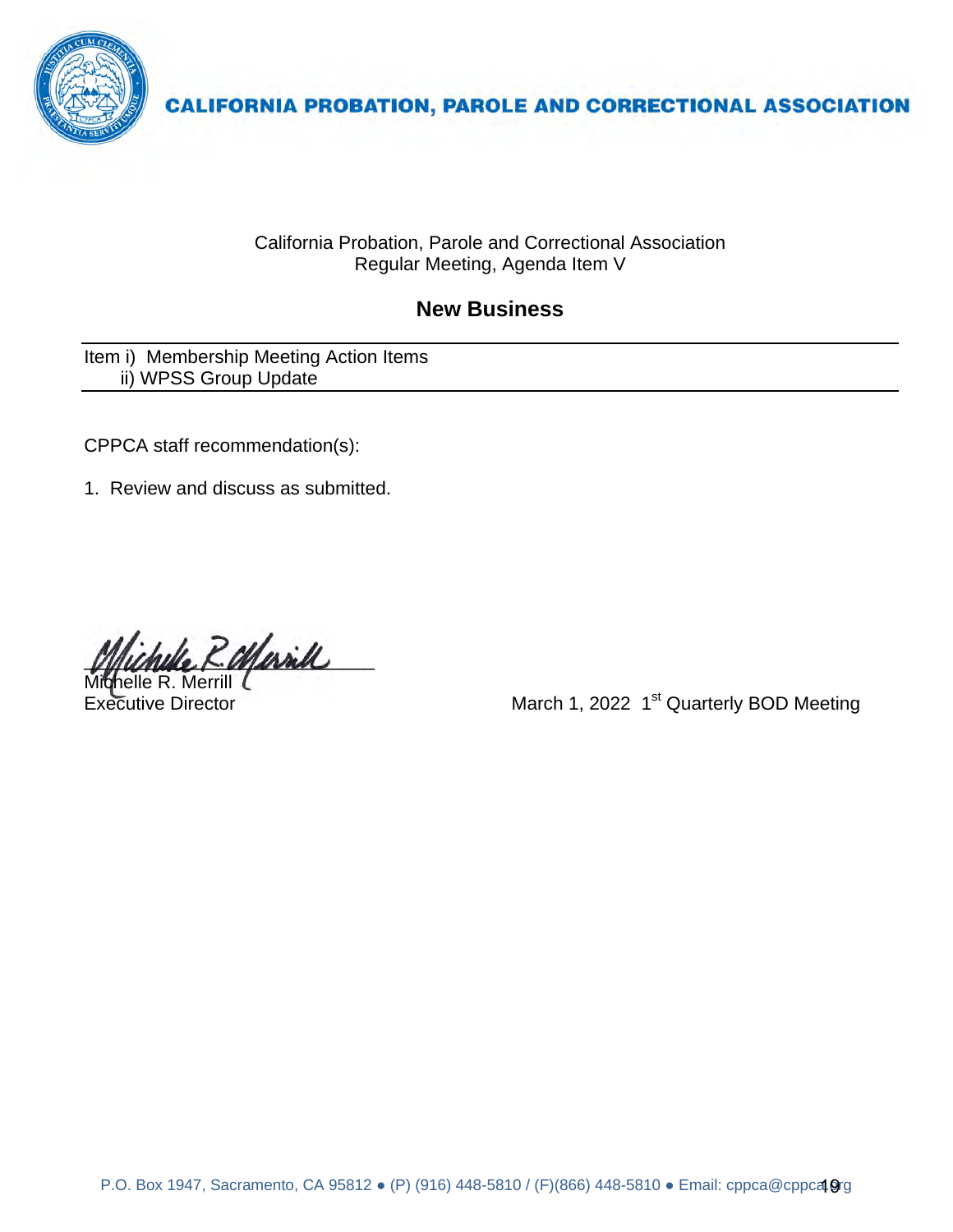

California Probation, Parole and Correctional Association Regular Meeting, Agenda Item VI.

# **Old Business**

Item i) 1.

CPPCA staff recommendation(s):

1. Review and discuss as necessary.

2 Marill

Michelle R. Merrill

Executive Director **March 1, 2022 1<sup>st</sup> Quarterly BOD Meeting**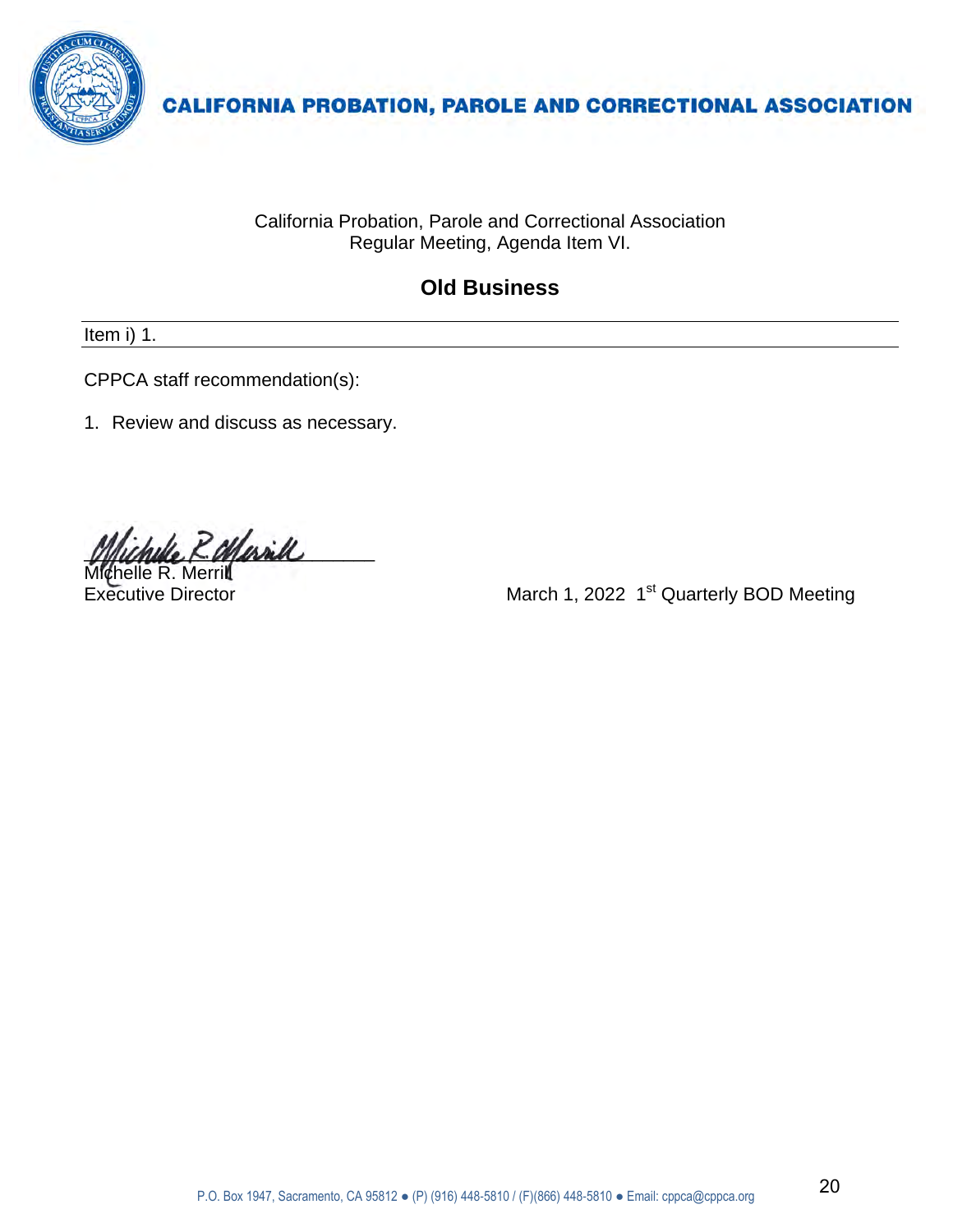# **California Probation, Parole and Correctional Association Budget vs. Actuals: FY - 2021 - FY20 P&L**

**January - December 2022**

|                                   | <b>Total</b> |                        |  |               |        |                 |                                |              |                                                        |
|-----------------------------------|--------------|------------------------|--|---------------|--------|-----------------|--------------------------------|--------------|--------------------------------------------------------|
|                                   |              | Actual                 |  | <b>Budget</b> |        | over Budget     | 2022 Proposed<br><b>Budget</b> |              | <b>Notes</b>                                           |
| Income                            |              |                        |  |               |        |                 |                                |              |                                                        |
| 4000 Dues Income                  |              |                        |  |               |        | 0.00            |                                |              |                                                        |
| 4002 Professional Dues            |              | 46,425.86              |  | 75,000.00     |        | $-28,574.14$    |                                | 65,000.00    | Reduced to be more in line with actual                 |
| <b>4005 Retired Member Dues</b>   |              | 373.20                 |  | 300.00        |        | 73.20           |                                | 350.00       |                                                        |
| <b>Total 4000 Dues Income</b>     | \$           | 46,799.06 \$           |  | 75,300        | $-$ \$ | $28,500.94$ \$  |                                | 65,350       |                                                        |
| 4020 Conference                   |              |                        |  |               |        | 0.00            |                                |              |                                                        |
| 4024 Attendee - Revenue           |              | 27,819.04              |  | 105,000.00    |        | $-77,180.96$    |                                | 105,000.00   | Values represent anticipated revenue                   |
| 4026 Sponsor - Revenue            |              | 1,500.00               |  | 15,000.00     |        | $-13,500.00$    |                                | 15,000.00    | Values represent anticipated revenue                   |
| 4027 Exhibitor - Revenue          |              | 2,490.00               |  | 28,000.00     |        | $-25,510.00$    |                                | 28,000.00    | Values represent anticipated revenue                   |
| 4028 Raffles/Live-Silent Auction  |              |                        |  | 1,500.00      |        | $-1,500.00$     |                                | 1,500.00     | Values represent anticipated revenue                   |
| 4030 Promopiece & Postage         |              |                        |  | 1,000.00      |        | $-1,000.00$     |                                | 1,000.00     | Values represent anticipated revenue                   |
| <b>Total 4020 Conference</b>      | \$           | $31,809.04$ \$         |  | 150,500.00    | -\$    | $118,690.96$ \$ |                                | 150,500.00   |                                                        |
| 4100 Regional Trainings           |              |                        |  | 2,000.00      |        | $-2,000.00$     |                                | 2,000.00     |                                                        |
| 4101 Insurance Premiums Services  |              |                        |  | 0.00          |        | 0.00            |                                | 0.00         |                                                        |
| <b>Uncategorized Income</b>       |              |                        |  | $\mathbf{0}$  |        | 0.00            |                                | $\mathbf{0}$ |                                                        |
| <b>Total Income</b>               | \$           | 78,608.10 <sup>S</sup> |  | 227,800.00    | -\$    | 149,191.90 \$   |                                | 217,850.00   |                                                        |
| <b>Gross Profit</b>               | \$           | 78,608.10 \$           |  | 227,800.00    | -\$    | 149,191.90 \$   |                                | 217,850.00   |                                                        |
| <b>Expenses</b>                   |              |                        |  |               |        |                 |                                |              |                                                        |
| 5000 Dues and Membership          |              |                        |  | 1,000.00      |        | $-1,000.00$     |                                | 500.00       | Any extra expenses related to dues & membership        |
| 5020 Regional Trainings Expense   |              | 3,000.00               |  | 3,000.00      |        | 0.00            |                                | 1,500.00     | For regional training expenses                         |
| 5035 Conference Expenses          |              |                        |  |               |        | 0.00            |                                |              |                                                        |
| 6000 Food & Beverage              |              |                        |  | 75,000.00     |        | $-75,000.00$    |                                | 75,000.00    | F&B minimum is \$55K++ (25% svc chg, 7.75% tax)        |
| 6001 Raffle Giveaway              |              |                        |  | 800.00        |        | $-800.00$       |                                | 800.00       | Raffle gifts                                           |
| 6002 Tote Bags/Name Badges        |              |                        |  | 5,000.00      |        | $-5,000.00$     |                                | 5,000.00     | Bags, name badge stock & other giveaways               |
| 6003 Audio/Visual                 |              |                        |  | 6,000.00      |        | $-6,000.00$     |                                | 6,000.00     | Increased due to more hotel usage                      |
| 6004 Awards                       |              |                        |  | 1,100.00      |        | $-1,100.00$     |                                | 1,100.00     | In line with actual pricing in 2019                    |
| 6005 Entertainment                |              |                        |  | 1,500.00      |        | $-1,500.00$     |                                | 1,500.00     | Event app                                              |
| 6006 Trainer / Board of Directors |              | 4,050.00               |  | 5,000.00      |        | $-950.00$       |                                | 4,000.00     | Decreased \$1k to save \$\$                            |
| 6007 Staff Travel                 |              |                        |  | 1,500.00      |        | $-1,500.00$     |                                | 1,500.00     | Decreased due to driving & no shipping                 |
| 6008 Printing/Signs               |              |                        |  | 6,000.00      |        | $-6,000.00$     |                                | 6,000.00     | Increased slightly to be more in line with 2019 actual |
| 6010 Speaker Gifts                |              |                        |  | 300.00        |        | $-300.00$       |                                | 300.00       | Need speaker gifts for 2022                            |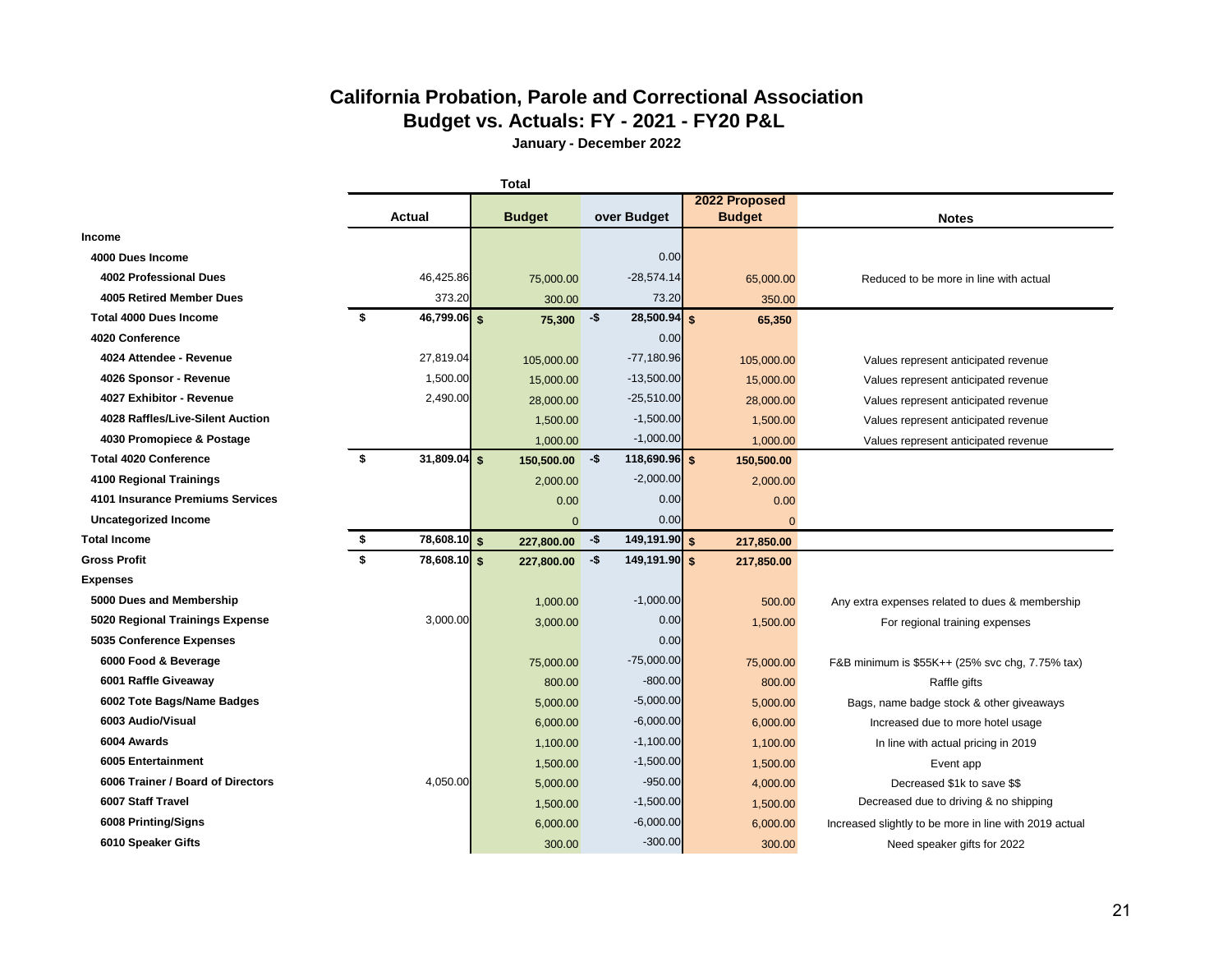| 6011 Vendor Booth Decorator              |     |                         | 6,000.00   | $-6,000.00$            |            | 5,000.00   | Reduced                                                                   |
|------------------------------------------|-----|-------------------------|------------|------------------------|------------|------------|---------------------------------------------------------------------------|
| 6012 Miscellaneous Supplies              |     | 150.00                  | 600.00     | $-450.00$              |            |            | 600.00 Current val: Gift cards at Virtual Conf. - meant for misc supplies |
| <b>Total 5035 Conference Expenses</b>    | \$  | 4,200.00 $s$            | 108,800.00 | $104,600.00$ \$<br>-\$ |            | 106,800.00 | Total conference income of \$35k                                          |
| 5045 Board                               |     |                         |            | 0.00                   |            |            |                                                                           |
| 5046 Meeting Cost                        |     |                         | 600.00     | $-600.00$              |            | 600.00     | Lowered to be more in line with actual                                    |
| 5047 Room and Travel                     |     |                         | 400.00     | $-400.00$              |            | 400.00     | Reduced to be more in line with actual                                    |
| Total 5045 Board                         | \$  | $0.00$ \$               | 1,000.00   | -\$<br>$1,000.00$ \$   |            | 1,000.00   |                                                                           |
| 5050 Website                             |     | 275.88                  | 300.00     | $-24.12$               |            | 300.00     | Domain registration & email tools                                         |
| <b>5060 Legislative Activities</b>       |     |                         |            | 0.00                   |            |            |                                                                           |
| 5061 Contractor                          |     | 22,000.00               | 48,000.00  | $-26,000.00$           |            | 48,000.00  | Stays the same                                                            |
| 5062 Misc. Legislative Activities        |     |                         | 300.00     | $-300.00$              |            | 300.00     | Travel for Advocate to conference / Leg. Mtg Lunch                        |
| <b>Total 5060 Legislative Activities</b> | \$  | $22,000.00$ \$          | 48,300.00  | -\$<br>$26,300.00$ \$  |            | 48,300.00  |                                                                           |
| 5070 Administrative                      |     |                         |            | 0.00                   |            |            |                                                                           |
| 5072 Office Expense                      |     | 2,031.86                | 1,700.00   | 331.86                 |            | 2,050.00   | Wix website (annual expense), Zoom sub & Memberplanet                     |
| 5073 Staff Services Contract             |     | 51,000.00               | 60,000.00  | $-9,000.00$            |            | 54,000.00  | Reduced to $$4,500$ mo. $X$ 12 = $$54K$                                   |
| 5075 Bus/comm. Meetings                  |     |                         | 100.00     | $-100.00$              |            | 100.00     | Parking for meetings / Candy for exhibit table                            |
| 5076 Insurance/Business                  |     | 1,093.35                | 1,200.00   | $-106.65$              |            | 1,200.00   | D&O Insurance - same as 2020                                              |
| 5077 Interest Charges                    |     |                         | 0.00       | 0.00                   |            | 0.00       | No interest charges                                                       |
| 5078 Accounting/Audits                   |     |                         | 1,300.00   | $-1,300.00$            |            | 1,300.00   | Tax Preparation - same as 2019                                            |
| 5079 Board/Leadership                    |     |                         | 500.00     | $-500.00$              |            | 500.00     | Other Org Sponsorships                                                    |
| 5080 Member Insurance Benefits           |     |                         |            | 0.00                   |            |            | Removed - no longer offering                                              |
| <b>Total 5070 Administrative</b>         | \$  | $54,125.21$ \$          | 64,800.00  | $10,674.79$ \$<br>-\$  |            | 59,150.00  |                                                                           |
| 5090 Tax and Insurance                   |     |                         |            | 0.00                   |            |            |                                                                           |
| 5091 Franchise Tax & Insurance           |     |                         | 10.00      | $-10.00$               |            | 10.00      | Taxes to IRS                                                              |
| <b>Total 5090 Tax and Insurance</b>      | \$  | $0.00$ s                | 10.00      | $-$ \$                 | $10.00$ \$ | 10.00      |                                                                           |
| 5095 Merchant Fees/Bank Charges          |     | 320.68                  | 0.00       | 320.68                 |            | 0.00       |                                                                           |
| 5100 Travel Reimbursement                |     |                         | 200.00     | $-200.00$              |            | 0.00       | Removed                                                                   |
| 5120 Miscellaneous Expense               |     |                         | 0.00       | 0.00                   |            | 0.00       | Intended for savings                                                      |
| <b>Total Expenses</b>                    | \$  | 83,921.77 $\frac{1}{5}$ | 227,410.00 | $143,488.23$ \$<br>-\$ |            | 217,560.00 |                                                                           |
| <b>Net Operating Income</b>              | -\$ | $5,313.67$ \$           | 390.00     | $5,703.67$ \$<br>-\$   |            | 290.00     |                                                                           |
| Net Income                               | -\$ | $5,313.67$ \$           | 390.00     | $5,703.67$ \$<br>-\$   |            | 290.00     |                                                                           |
|                                          |     |                         |            |                        |            |            |                                                                           |